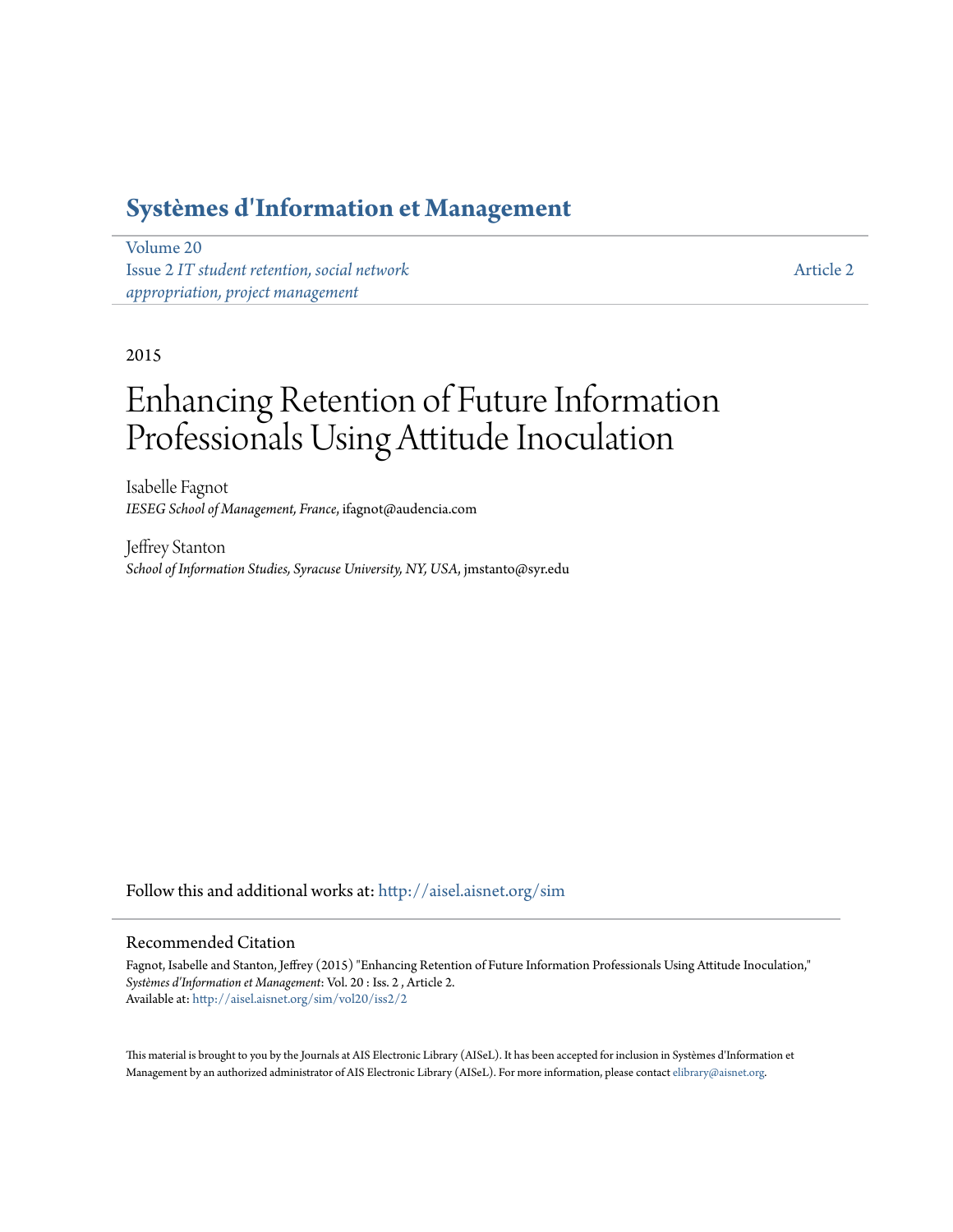# **Enhancing Retention of Future Information Professionals Using Attitude Inoculation**

# *Isabelle FAGNOT\* & Jeffrey STANTON\*\**

\* Management Department, IESEG School of Management, Lille/Paris, France \*\* School of Information Studies, Syracuse University; Syracuse, NY, USA

# **ABSTRACT**

*Employment predictions in the field of Information Systems (IS) vary over time, but employers often report a gap between the available IT workforce and their needs for skilled information professionals. The existence of such gaps raises questions about how college students make decisions about persistence in majors with respect to available information about employment prospects. The main objective of this article is to understand whether and how inoculating messages may help students to maintain pre-existing positive attitudes towards occupational features of the IT profession; to explore why some choose to stay in the information technology disciplines; and to suggest potential solutions to augment the number of those who stay.* 

*This research study used Inoculation Theory to hypothesize that students who heard an inoculative message prior to a persuasive message concerning post-graduate employment would show a greater resistance to attitude change than students in a control group, and that there would be a difference in resistance to change based on gender and on program of study.* 

*The results of our field experiment showed that significant differences arose among the different groups of students. As hypothesized, the participants in the treatment group had more resistance to attitude change; participants in control groups were more affected by the persuasive message than participants who had received an inoculation treatment. The analyses did not detect significant differences in attitudes based on gender and major. These results have implications for effective retention of future information professionals.* 

**Keywords:** information systems, information professionals, retention, attitude, Inoculation Theory.

*N° 2 – Vol. 20 – 2015 9*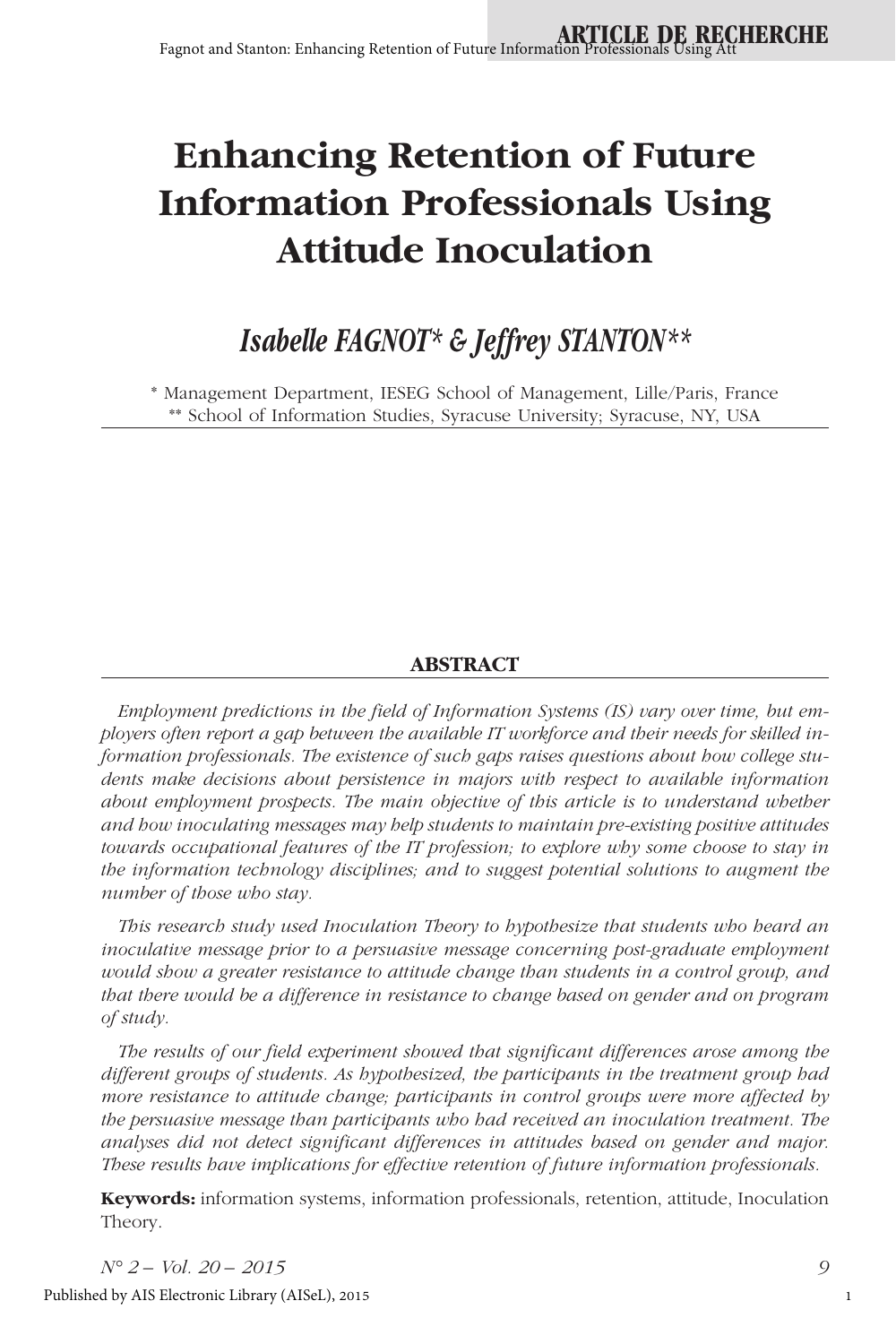# **RÉSUMÉ**

*Les prévisions d'emploi dans le domaine des Systèmes d'Information (SI) varient au fil du temps, mais les employeurs évoquent souvent le fossé entre les besoins de l'entreprise et le manque de personnes qualifiées sur le marché du travail. Ce constat soulève la question de savoir comment les étudiants prennent leur décision de poursuivre ou non un diplôme dans un domaine donné au vu des informations disponibles sur un secteur particulier du marché de l'emploi. L'objectif principal de cet article est de comprendre si et comment des messages d'inoculation pourraient aider les étudiants à maintenir leurs attitudes positives pré-existantes envers les caractéristiques des professions des technologies de l'information; d'explorer les raisons pour lesquelles certains choisissent de poursuivre des études dans le domaine des systèmes d'information et de suggérer des solutions pour accroître le nombre de ceux qui choisissent ce domaine professionnel.* 

*Ce projet de recherche utilise la Théorie de l'Inoculation. Les hypothèses posées ont été testées par une expérimentation de terrain. La première hypothèse teste la résistance au changement pour les participants qui reçoivent un message d'inoculation avant un message persuasif au sujet du domaine professionnel des systèmes d'information. Les deux autres hypothèses testent la résistance au changement sur la base du genre des participants et de leur programme d'études.* 

*Plusieurs résultats significatifs ont été mis en évidence. Les groupes qui ont été inoculés ont présenté une plus grande résistance au changement. Un déclin plus faible de la résistance a été observé pour les participants du groupe de traitement; les participants des groupes de contrôle ont été plus affectés par le message persuasif que les participants qui avaient reçu l'inoculation. Toutefois, l'étude n'a pas montré de différence significative basée sur le genre ou le domaine d'études. Ces résultats permettent de mieux adapter la communication envers les futurs professionnels de l'information.*

**Mots clés :** systèmes d'information, professionnels de l'information, rétention, attitude, théorie de l'inoculation.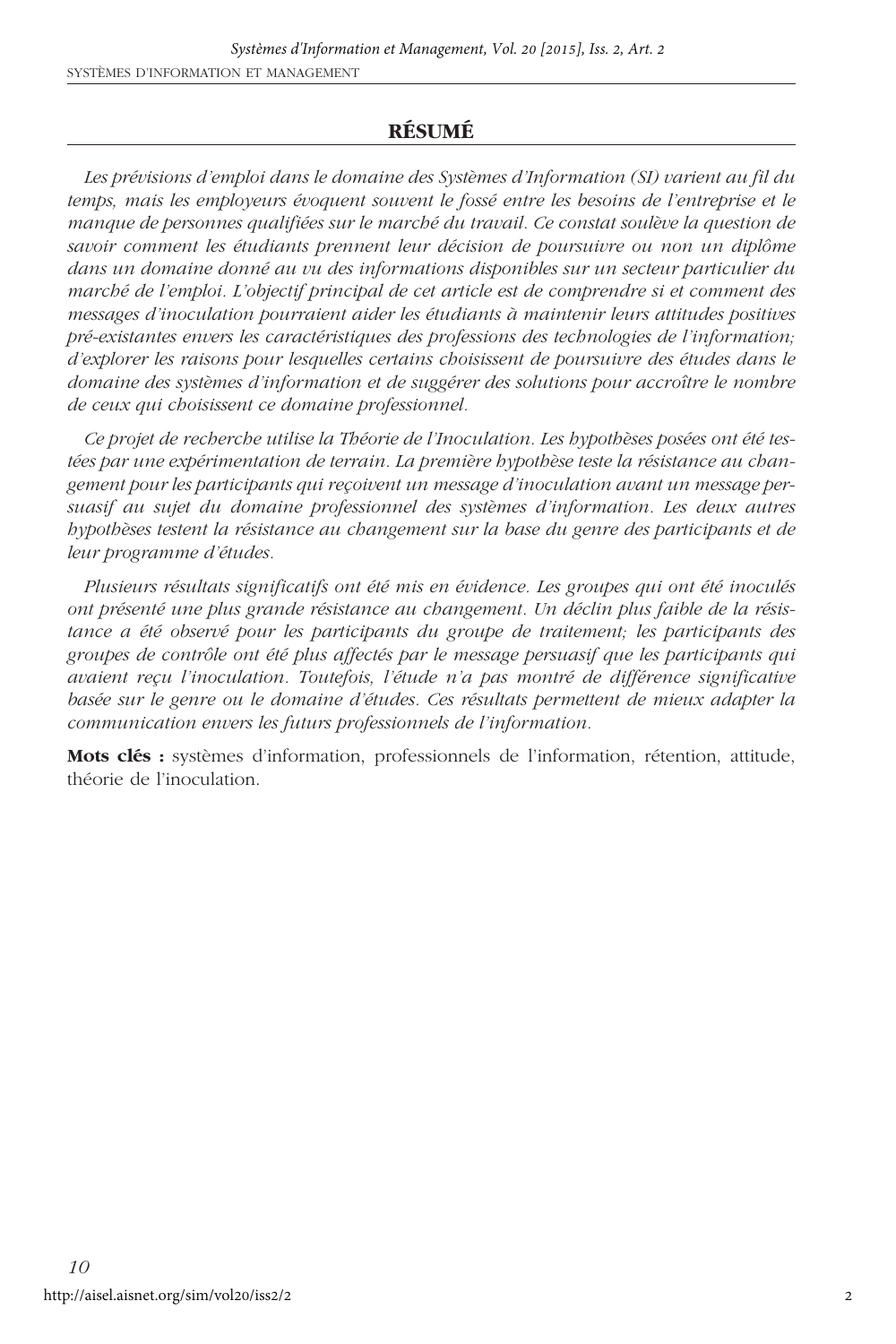# **1. INTRODUCTION**

The ubiquitous presence of information technologies in today's organizations has rendered the role of information professionals increasingly essential in most aspects of a business. Surprisingly the enrollment trend in Information Technology (IT) related majors sagged within the past decade – many schools have faced student retention issues in IT-related programs (Ali, 2009; Erickson, 2005; Fischman, 2007; Panko, 2008). For instance, in 2011, 43,072 bachelor's degrees in Computer and Information Sciences were conferred, well short of the peak of 59,488 in 2003. By contrast in 2011, Business majors were at an all-time high of 365,093 graduates. Health-related majors have almost doubled since 2001. In recent years, the enrollment trend in IT majors has rebounded slightly (Ali & Shubra, 2010), as initiatives to encourage enrollment in Science, Technology, Engineering and Mathematics have increased (Davis, Yeary & Sluss, 2012). Although this enrollment increase may continue, it seems likely that gaps will continue to appear between the available IT workforce and the need for skilled information professionals in organizations, especially given that this need has continued to grow over the years (Wang, 2013).

One explanation for the appearance of such gaps is that students and job seekers seem to have mistaken ideas of the IT field (Wright, 2009). Guzman (2008) showed that young information professionals may undergo "culture shock" upon entering the IT profession, which may in turn lead to their

leaving the IT profession at early stages in their career. Both the mistaken ideas and the culture shock suggest that career-relevant information which students obtain during their programs of study may influence career attitudes in powerful ways. Guzman (2008) argues that undergraduate students without pre-existing work experience are the most susceptible to change attitudes when confronted with negative messages.

During their education, students may encounter messages about the profession and may do internships or class projects that put them directly in contact with IT professionals. Although these situations provide a natural setting to learn about the IT profession, they are not specifically designed to provide future information professionals with the tools to succeed in  $IT - es$ pecially when facing negative messages about the profession or having to cope with the challenges of being an IT professional.

The main objective of this research study was to understand whether and how inoculating messages might help students maintain pre-existing positive attitudes towards occupational features of the IT profession, while guarding against undue influence from negative messages that students may hear from peers, parents, or others. Our practical goal was to provide empirically-guided advice to educators on how to improve student retention in IT majors. Three specific research questions were addressed in this study:

a. How do inoculating messages about the IT professions impact participants' standing on relevant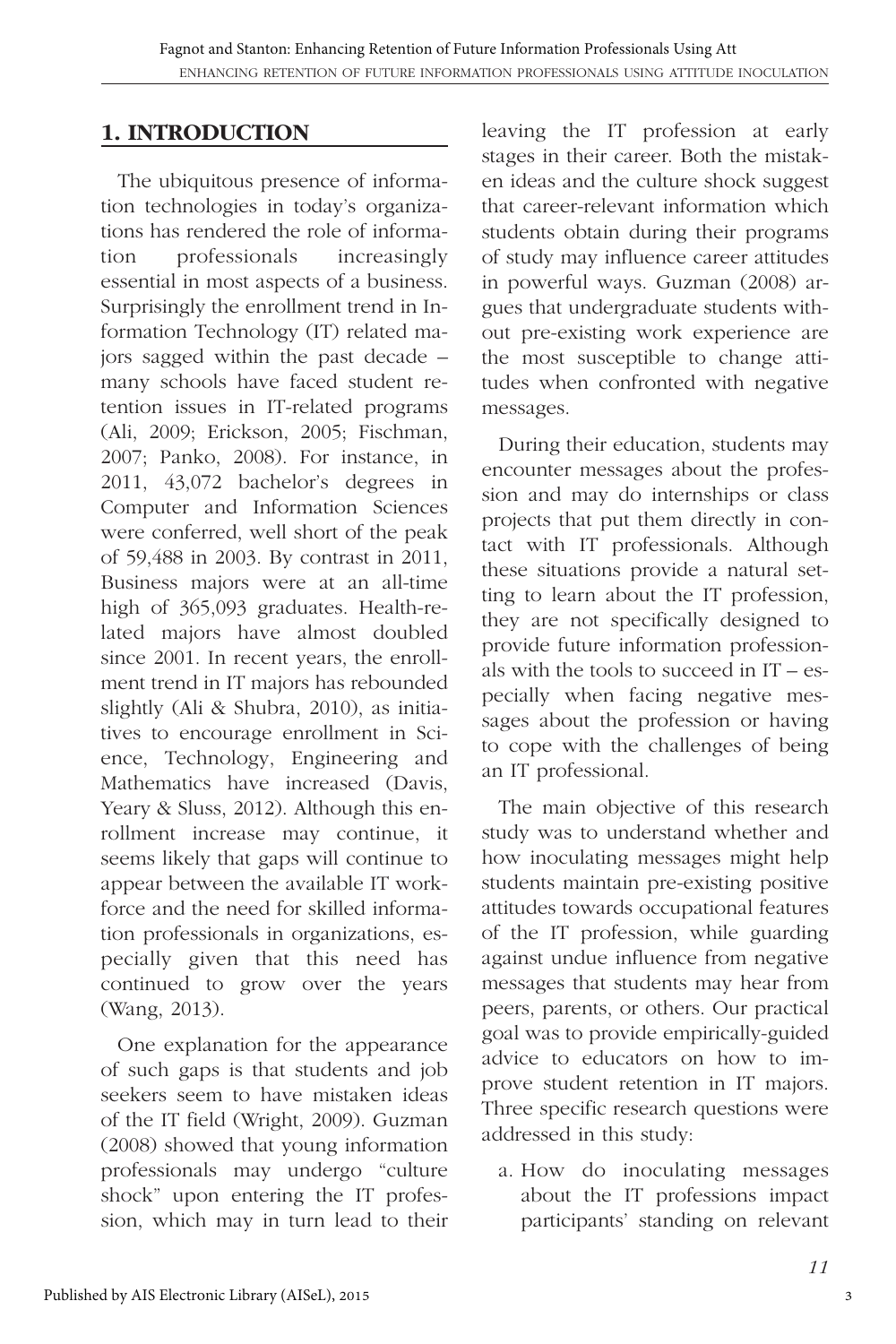attitudes towards occupational features of the IT profession?

- b. What differences, if any, exist by gender regarding these attitudes and their resistance to attitude change?
- c. What differences, if any, exist by major regarding these attitudes and their resistance to attitude change?

To answer these questions, we designed and carried out a field experiment to examine attitude change in the face of negative information about the IT major. We used a theoretical perspective from the attitude change and persuasion literature called "attitude inoculation," a set of techniques for holding an attitude firm in the face of persuasive messages espousing a contrary position. This paper provides information on the type of inoculation intervention that could be designed and offered to future information professionals – e.g., a workshop using videos as a stimulus.

The rest of the paper is organized as follows. First, we provide an overview of the literature on the retention of information professionals. Next, we introduce Inoculation Theory and outline the concepts that take part in an inoculation process. We then draw hypotheses to guide our work. Following this, we present the method for this study as well as the results. The paper concludes with a discussion of the implications of our study.

# **2. BACKGROUND**

Numerous researchers have examined reasons behind fluctuations in demand, retention, and completion in IT majors. Studies have identified myths about the IT field that have an effect on students' decision to pursue an IT related major (Granger, Dick, Jacobson, & Van Slyke, 2007). Akbulut-Bailey & Looney (2007) investigated the role of students' interests, confidence and outcome expectations in their decision to pursue a degree in the IT field. McInerney, DiDonato, Giagnacova, & O'Donnell (2006) researched why students decide to pursue an ITrelated major and career; they found that several factors such as personal interest in technology, perceived positive peer encouragements, and prestige of the profession positively influenced students to enter and remain in the IT field.

Another research approach examined the culture of the IT profession, and assessed its role in influencing students' commitment to the field. The occupational culture of IT professionals has distinctive features, making it easy to examine the effects of those features on IT student retention and the occupational commitment of IT personnel (Ahuja, 2002). Guzman (2008) argued that early exposure to the features of an IT career impacted the retention of students in IT majors who experienced cultural conflict, as well as impacting the commitment of IT professionals to the occupation.

In the late 1990s, studies such as Kaarst-Brown and Robey (1999) identified five varieties of IT culture that play a role in the management of information professionals within organizations: "the revered, controlled, demystified, integrated, and fearful IT cultures". Using a metaphor of magic, with IT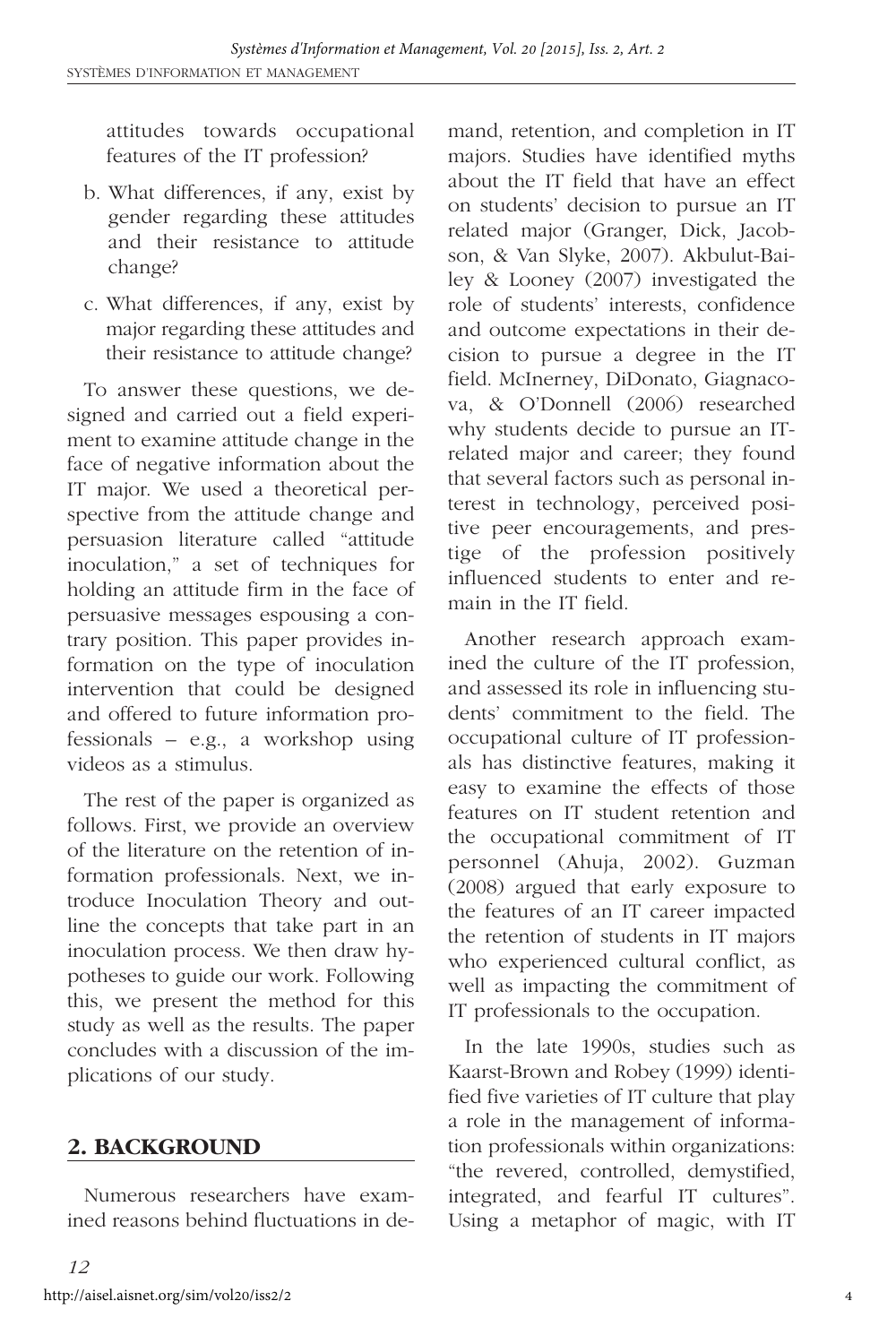professionals in the role of "wizards," this work characterized the symbolism behind IT artifacts and people, as viewed by various constituencies within the organization. The authors also found that there was no unified meaning for the role of IT within the two organizations that they studied. These results imply that the IT profession was not yet categorized as a professional community in itself. Leidner and Kayworth (2006) wrote a paper that reviewed the literature on IT and culture. The authors found, among other things, that the culture of the IS profession is linked to IT development, adoption and use in organizations. Further, the vision conflict experienced by a user group can create a culture clash that will impact IT at the organizational level.

While previous research has examined the occupational culture of information professionals – group level influences on why some decide to enter and remain committed to the profession and others decide to leave it – the present research examined individuallevel attitudes that shed additional light on the occupational culture of information professionals.

Students have attitudes about various features of the IT profession – for instance, the idea that IT professionals must always keep up with emerging innovations in technology. Those attitudes are changeable, by definition (Eagly & Chaiken, 1993). Arguably, if students develop a positive attitude about some aspect or aspects of the profession, helping them to maintain that positive attitude would be beneficial. In addition, maintaining a positive attitude could help with persistence in

their course of study, or their professional career, in the face of the various challenges they may face during the educational process. It seems inevitable that students in professional majors will, at some point in their educational path, encounter persuasive messages about occupational features of their chosen field. These messages could, for example, be from family and friends who have a strong stereotyped image of the field and who oppose it as a career choice. Such messages may influence students in various ways; perhaps depending on such factors as the gender of the student. For example, Guzman (2008) argues that women react differently to occupational features of the information professions.

Gender differences in IT have been subject to investigation in the past decades. Empirical studies such as Trauth (2002); Quesenberry and Trauth (2007); and Tapia and Kvasny (2004) present explanations and perspectives on these gender differences in IT. Trauth (2002) suggests that a theoretical perspective of individual differences provides an interesting framework to explain gender differences in information professions, since the framework takes individual characteristics and environmental influences into account. The author bases this conclusion on thirty-one in-depth interviews with women information workers. Other studies (Guzman, 2008; Fagnot, Guzman & Stanton, 2007) show that occupational features of the information professions influence men and women differently in their decision-making processes to enter, remain in, or leave the information profes-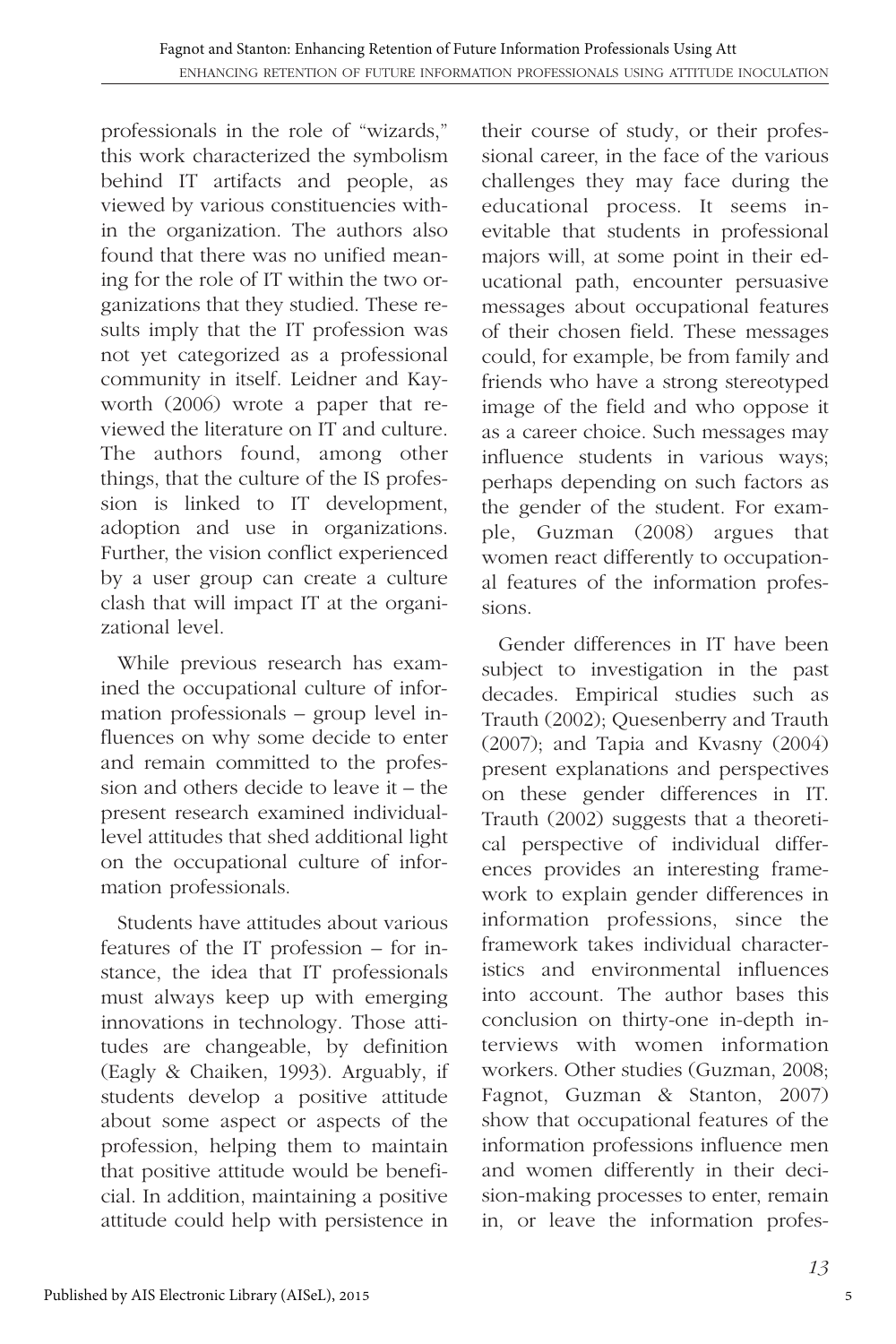sions. Buche (2008) claims that gender has an impact on the identity of information workers. The researcher based her findings on a survey administrated to 240 IT professionals. The author argued that men and women react differently to job-related factors such as skill variety, task significance, technical role and general business role. Moreover, Buche (2008) states that work identity is an important measure because it influences workers' behaviors and attitudes.

# **2.1. Inoculation Theory**

We identified Inoculation Theory as a particularly suitable perspective to frame the questions identified in this study (McGuire, 1964). This theoretical framework provided the basis to design an experiment with the aim to increase undergraduate students' resistance to attitude change. Inoculation Theory uses the medical analogy of immunization to describe a method for strengthening existing attitudes, beliefs, and behaviors against change (McGuire, 1964, 1970; Miller & Burgoon, 1973). McGuire (1964) argued that a weak attack, which is analogous to a medical inoculation, can protect an individual against subsequent attacks to his or her attitude. The inoculation consists of a weakened form of attack that creates resistance to change by forcing individuals to actively refute it.

Inoculation Theory can be linked to two theories in sociology: the Hypodermic Needle Theory (Katz & Lazarsfeld, 1955) and the Agenda-Setting Theory (McCombs & Shaw, 1972). The Hypodermic Needle Theory posits that people could be highly influenced by carefully crafted mass media messages. Mass media is portrayed as a "dangerous" means of communication that is directly injecting messages to a passive audience. The Hypodermic Needle Theory suggests that the receivers of the message do not have the means to resist and are strongly impacted by the messages. Agenda-Setting Theory suggests that the media has a strong influence on what the audience thinks of a topic, for instance in the case of political campaigns (McCombs & Shaw, 1972). The authors imply that, even if mass media does not directly impose its opinions on the audience, it nonetheless strongly suggests to the audience what to think about.

These two theories state that the audience is passive and does not have the means to resist. Inoculation Theory posits that inoculating the audience through well-crafted messages would enable the audience to resist when needed.

Inoculation Theory went through two periods of development. The first period was McGuire's initial formulation in the 1960s – a culmination of 15 years of post-war research on the interactions between propaganda and attitude change. The second period comprised efforts in the mid-1990s to understand the cognitive basis of the theory and provide additional empirical support (Compton & Pfau, 2005). In the second period, the theory's core concepts – threat and counterarguing – were examined and reinforced. The concept of counterarguing was studied in the context of change, attitude change and persuasion.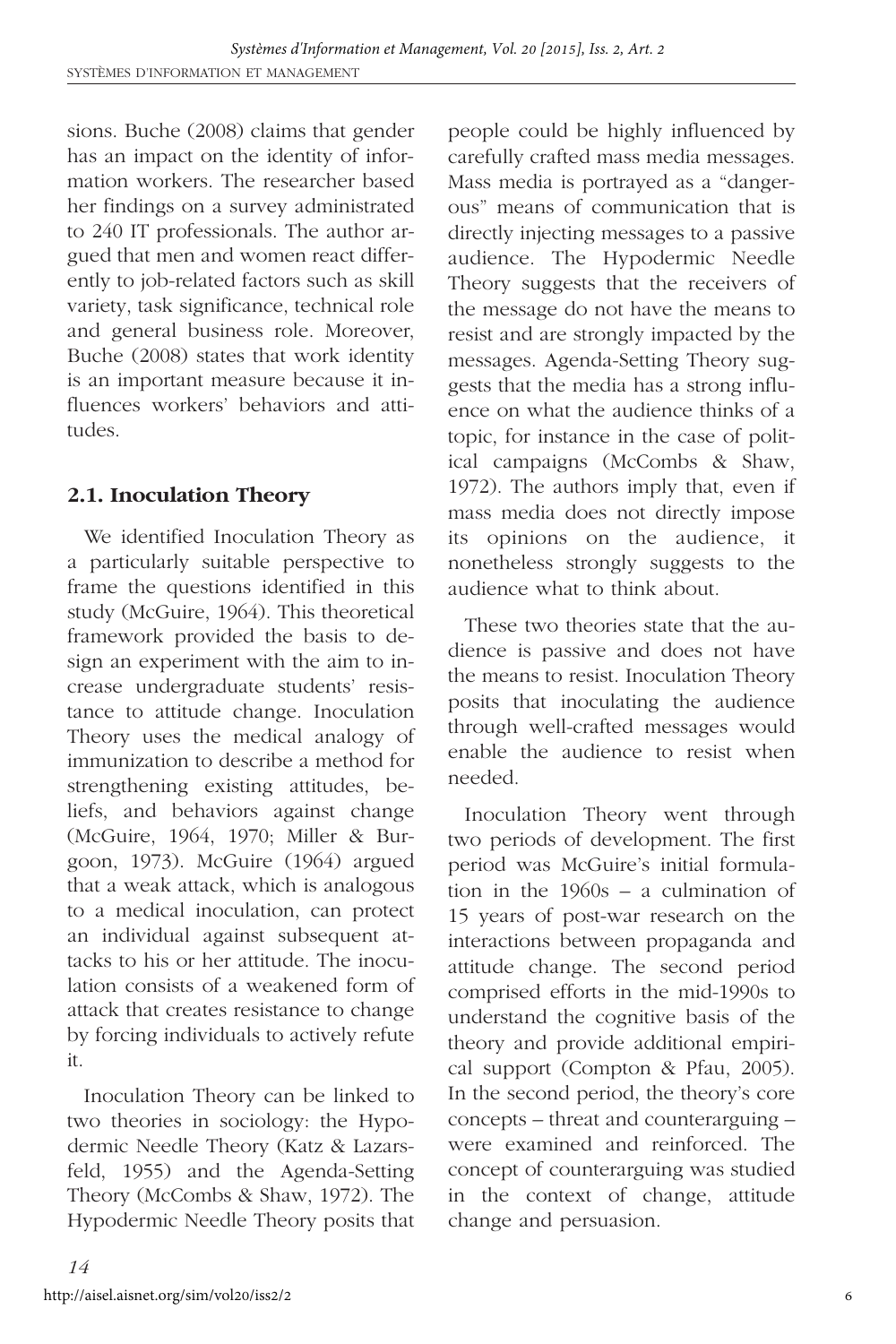Compton and Pfau (2005) built their theoretical refinements with reference to the Elaboration Likelihood Model (ELM) (Petty & Cacioppo, 1986), which explains the cognitive basis for attitude formation and change. ELM states that there are two routes to persuasion: the central and the peripheral. When an individual receives a persuasive message that urges them to form or change an attitude, there is a tension between wanting to be right and wanting to be efficient. If s/he stops to carefully think through a position, evaluating the merits of an argument in an effort to be right, this is the central route to persuasion. When, on the other hand, s/he relies on environmental cues instead of deep thought about the persuasive message, i.e., taking shortcuts in an effort to be efficient, this is the peripheral route to persuasion.

Petty, Wegener and Fabrigar (1997) discuss how threat and counterarguing fit into the central processing route of the ELM. The concept of threat towards one's beliefs is at the heart of Inoculation Theory (Pfau, Tusing, Koerner, Lee, Godbold, Penaloza, Yang & Hong, 1997a). This theory posits that it is crucial for a subject to experience a threat in order to be inoculated against a subsequent attack. The threat is a motivational trigger that causes people to defend their beliefs in a process called counterarguing. Compton and Pfau (2005) posit that counterarguing strengthens attitudes against influence by elaborating and strengthening the network of beliefs that support the attitude. Pfau (1995) argues that the threat also encourages the subject to acknowledge that their attitudes are vulnerable to change. Thus, the process of counterarguing is essential for the subject to develop resistance to subsequent threats.

Two additional concepts are critical to the effectiveness of inoculative messages – "forewarning" and "refutational preemption." In the context of Inoculation Theory, forewarning is simply warning someone before that person receives a message. This step is crucial to build resistance. Quinn and Wood (2004) claim that a person who received a warning prior to receiving a message was less persuaded by the message than someone who was not warned. McGuire and Papageorgis (1962) argue that forewarning is an essential element which, when combined with a threat, enhances the process of inoculation. Compton and Pfau (2005) state that forewarning operates because the mere fact of making a person realize that there exist counterarguments to one's positions positively impacts inoculation.

Refutational preemption is the cognitive part of the inoculation process. When faced with a potential threat, the subject sets in motion his/her own counterargument mechanisms in order to combat the threat by preparing a refutation. Thus, an inoculative message, by prompting this counterarguing (Compton & Pfau, 2005), strengthens the subject's existing attitudes. The inoculative message may be one-sided or two-sided. A one-sided message consists only of the counterargument to the subject's belief. A two-sided message, however, provides both the counterargument and a refutation to that argument – "specific content that receivers can employ to strengthen attitudes against subsequent change"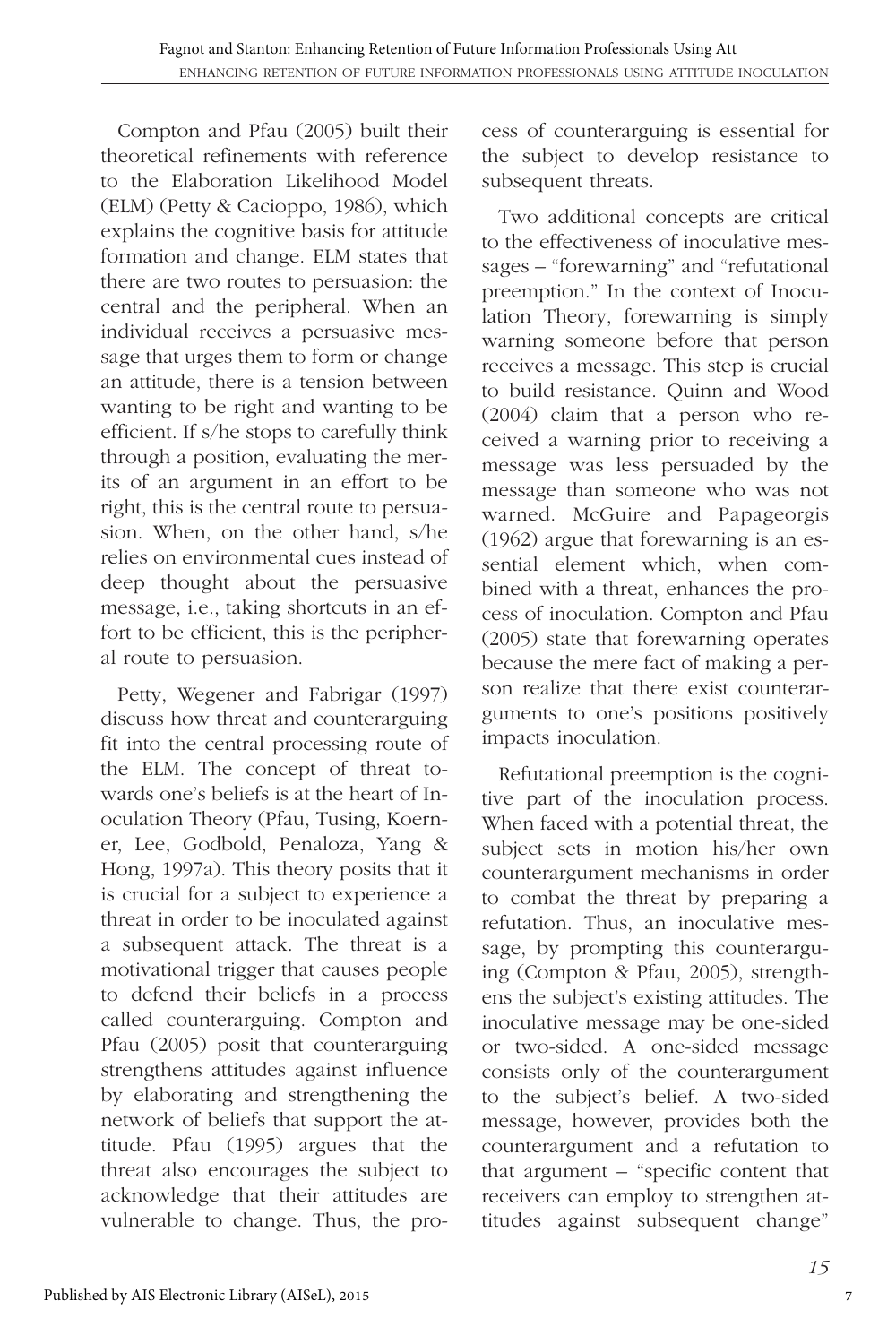(Pfau et al., 1997a). This refutation helps to prompt further refutational preemption and provides material which the subject can later use if confronted by a stronger threat. A twosided message is frequently used in inoculation research (Wood, 2007).

Thus, threat is an essential component that leads to resistance to persuasion. Subjects who have not experienced a threat would not be expected to display increased resistance to the attack message. According to McGuire (1964), people's attitudes are threatened by attacks when they do not have the necessary motivation and practice to stand up for their opinions. McGuire drew on this idea to theorize that, if given the chance to practice defending their beliefs, participants become able to counterargue more effectively when actually confronting the threat. Figure 1 presents the chronological order of an inoculation process.

Figure 1 presents the two main stages of the process – an inoculative message and an attack message. Following Wood (2007) and Pfau et al. (1997a), an effective inoculative message has three steps. First, the subjects

receive a general introduction of the issue, in the form of a forewarning of the upcoming attack, which initiates the inoculation process and helps to activate defenses, since after hearing the warning, subjects may feel somewhat threatened. This warning is considered a key component of the inoculation process. Then the subjects receive a counterargument to their belief, a weak attack which contains a strong opposed argument and a personal consequence of the threat. Finally, the subjects are offered refutations to the threats. These refutations can later be used by the subjects when they are confronted with a threat and need to defend their positions. After this inoculative message, the subjects will be better prepared to deal with subsequent attack messages.

The original belief, the inoculation process, and the potential threats are all based on the subjects' attitudes. The concept of attitude has received attention principally in the field of social psychology, although it is a concept that has been used, more generally, across the social sciences (Eagly & Chaiken, 1993). Eagly and Chaiken



**Figure 1. Inoculation Process (adapted from Wood (2007) and Pfau et al. (1997a))**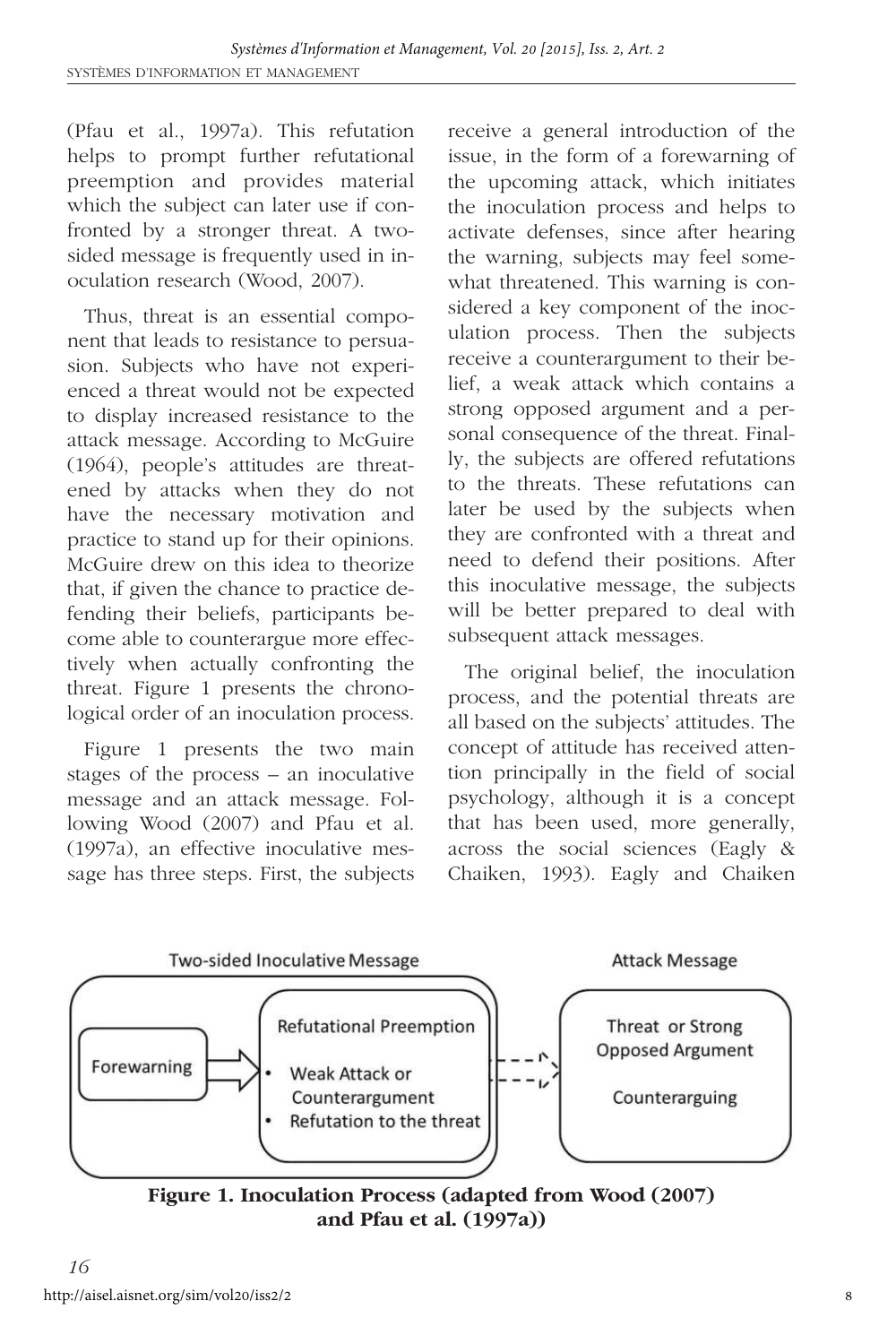(1993) define the concept of attitude as a "psychological tendency that is expressed by evaluating a particular entity with some degree of favor or disfavor" (p1), which is the definition we use in this research.

The target or focus of each attitude is the attitude object, defined by Eagly and Chaiken (1993) as follows: "Anything that is discriminated or that becomes in some sense an object can serve as an attitude object" (p 5). Each attitude has three components: affective, behavioral and cognitive; however, the attitude may be more strongly based on one component than another. The affective component is one's emotional reaction towards the attitude object. The behavioral component is one's actions toward the attitude object. The cognitive component – the one of greatest interest to the proposed study – is one's thoughts and beliefs about the attitude object (Crites, Fabrigar & Petty, 1994; McGuire, 1985; Zanna & Rempel, 1988 as cited in Aronson, Wilson & Akert, 2005). Thus, an example of an attitude might be the opinion a student or information professional has concerning an occupational feature of the IT profession. In this case, the attitude object would be the particular occupational feature of the IT profession, for example the necessity of working long and unpredictable hours. The affective component of such an attitude might be fear concerning work/life balance, while the behavioral component would consist of attempts to find a subfield with more predictable hours. Finally, the cognitive component might consist of thoughts comparing the proposed career to high-prestige careers with similar occupational features, such as medicine.

The present study adopts aspects of the method described by Wood (2007) for working with subjects who have differing pre-existing attitudes, but further extends Wood's work by comparing groups that were expected to have differing levels of prior commitment to the attitude in question. Thus, the final construct which we use in the present research is that of attitude strength. This construct captures the idea that the impact of an attitude may vary as well as its durability (Krosnick & Petty, 1995). Studies on resistance to attitude change have put emphasis on strength of attitude as an essential factor in resistance to change (Eagly & Kulesa, 1997). In short, it is more difficult to change a strongly held attitude than a weakly held one.

In order to measure subject attitudes, we turned to Rottinghaus, Day & Borgen (2005), who developed The Career Futures Inventory (CFI), which integrates factors such as Career Adaptability, Career Optimism and Knowledge (p12). The factor Career Optimism has items such as "I get excited when I think about my career" or "I am eager to pursue my career dreams," which are similar to items that can be found in the scales for Career Feelings. For instance, there is a parallel respectively with "I am enthusiastic about the IT profession" and "I have aspirations to choose IT as my career choice". The construct of career feelings was measured using five multi-item scales: About the IT profession; About your choice goals; About career opportunities in the IT profession; About demands in the IT profes-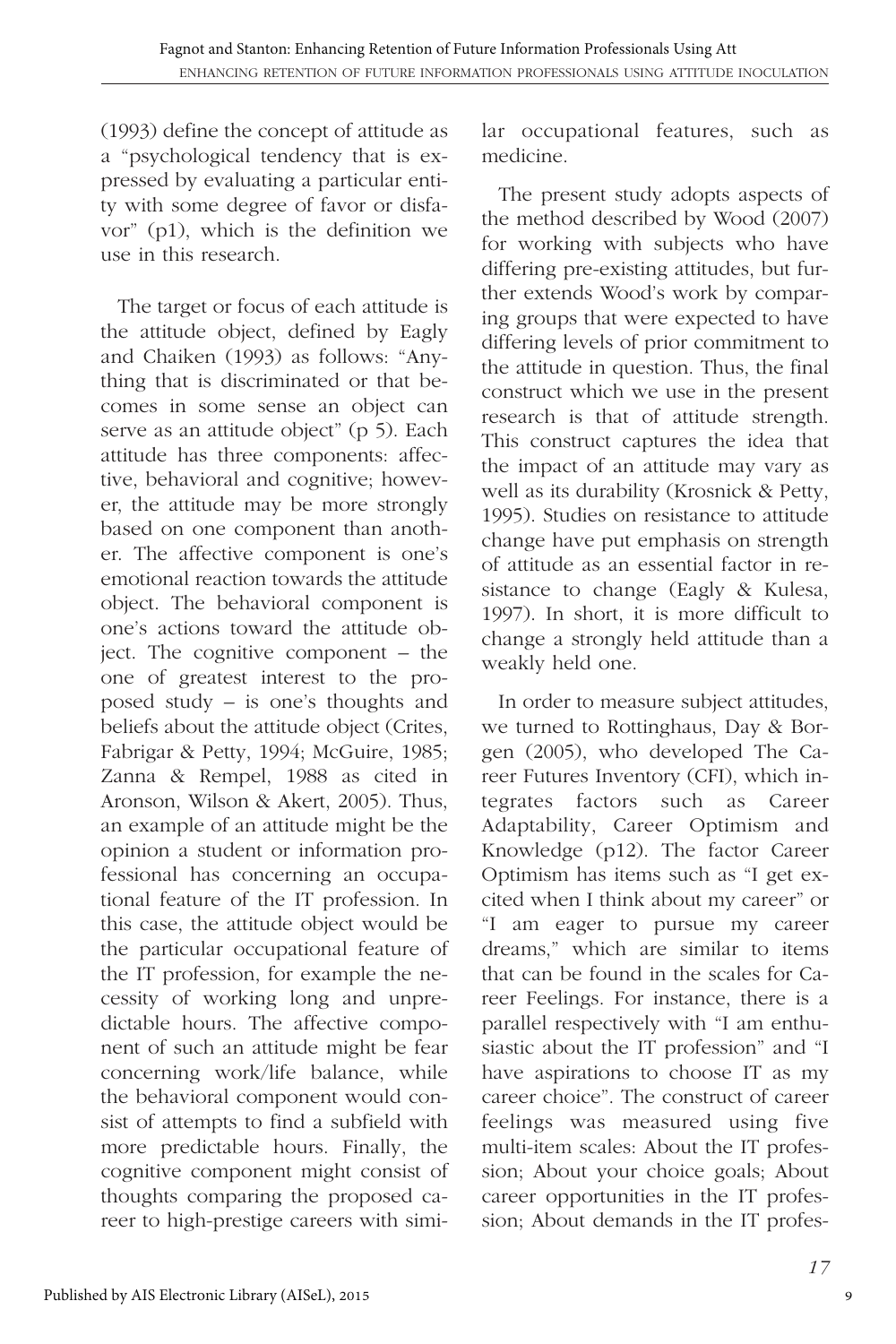sion; About stereotypes on the IT profession (see Appendix A).

Figure 2 hereafter presents the conceptual framework used in this research. The figure presents two steps showing the impact of an inoculation intervention on participants' resistance to attitude change. The first element illustrates what typically happens when a future information professional enters the IT occupation field. The second element shows that the addition of an attitude inoculation in the form of an intervention prior to a formative work experience may help students maintain their pre-existing positive attitudes towards the information field, and thus their commitment to pursuing a career in the IT field.

Three hypotheses were developed based on the overarching research question and the Inoculation Theory perspective as shown in the research model below (Figure 3) and explained hereafter.

Our experiment, then, is designed to test whether an inoculation, i.e., a weak attack based on Pfau et al.'s (1997a), can protect an individual against subsequent attacks to his or her attitude. The authors argue that well-crafted messages will help their receivers to later use their content to strengthen attitudes against subsequent change. Therefore, we hypothesize that:

# **H1: Participants that are exposed to inoculation treatment will increase their resistance to attitude change.**

H1a. Participants who are exposed to inoculation treatment will have a higher resistance to change for their focal attitude when receiving a negative persuasive message.

H1b. Participants who are exposed to inoculation treatment will have a higher resistance to change for their attitude strength when receiving a negative persuasive message.



**Figure 2. Conceptual Model of Impact of Inoculation to Resistance to Deterioration of Positive Attitudes (Resistance to Attitude Change)**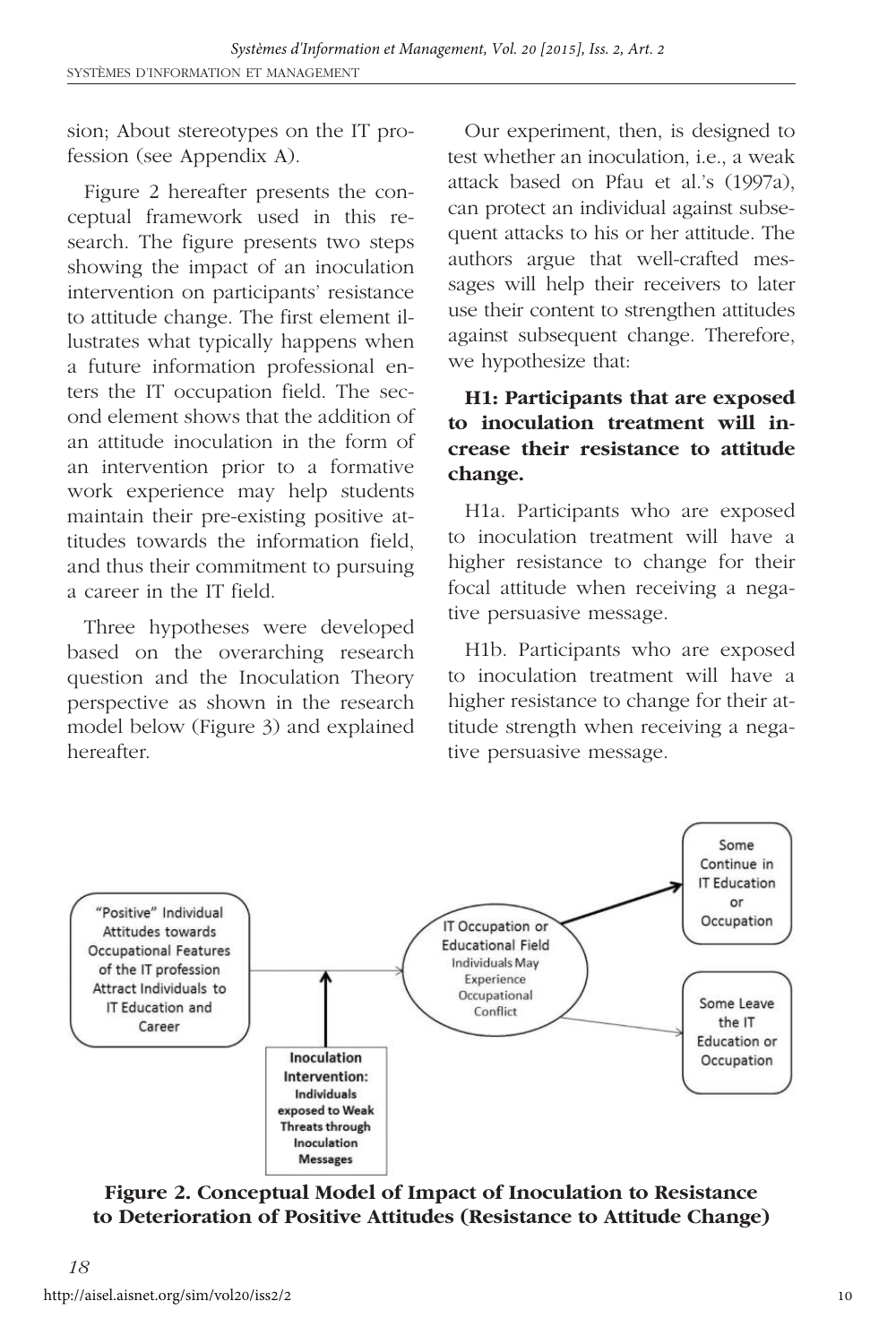

**Figure 3. Research Model**

H1c. Participants who are exposed to inoculation treatment will have a higher resistance to change for their career feelings when receiving a negative persuasive message.

A few studies on the significance of gender differences in Inoculation Theory, such as Pfau & Burgoon (1988) and Eagly & Carli (1981) in Compton & Pfau (2005), argue that women and men are impacted differently by inoculation experiments. Using gender as a naturally-occurring variable provided an opportunity to explore findings from this previous research. Some studies on gender in the IT field have shown that women and men are typically affected differently in various aspects of the field such as acculturation (Guzman, 2008) or identity of workers (Buche, 2008). Trauth (2002) suggests that a theoretical perspective taking individual characteristics and environmental influences into account provides an interesting framework to explain gender differences in information professions. Reid, Allen, Armstrong & Reimenschneider (2010) further argue that men and women also have different understanding about the challenges that women face in IS (). We thus hypothesize the following:

#### **H2: Male participants' resistance to attitude change will be more increased than for the female participants.**

H2a. Male participants' resistance to attitude change will be more increased than for the female participants for their focal attitude.

H2b. Male participants' resistance to attitude change will be more increased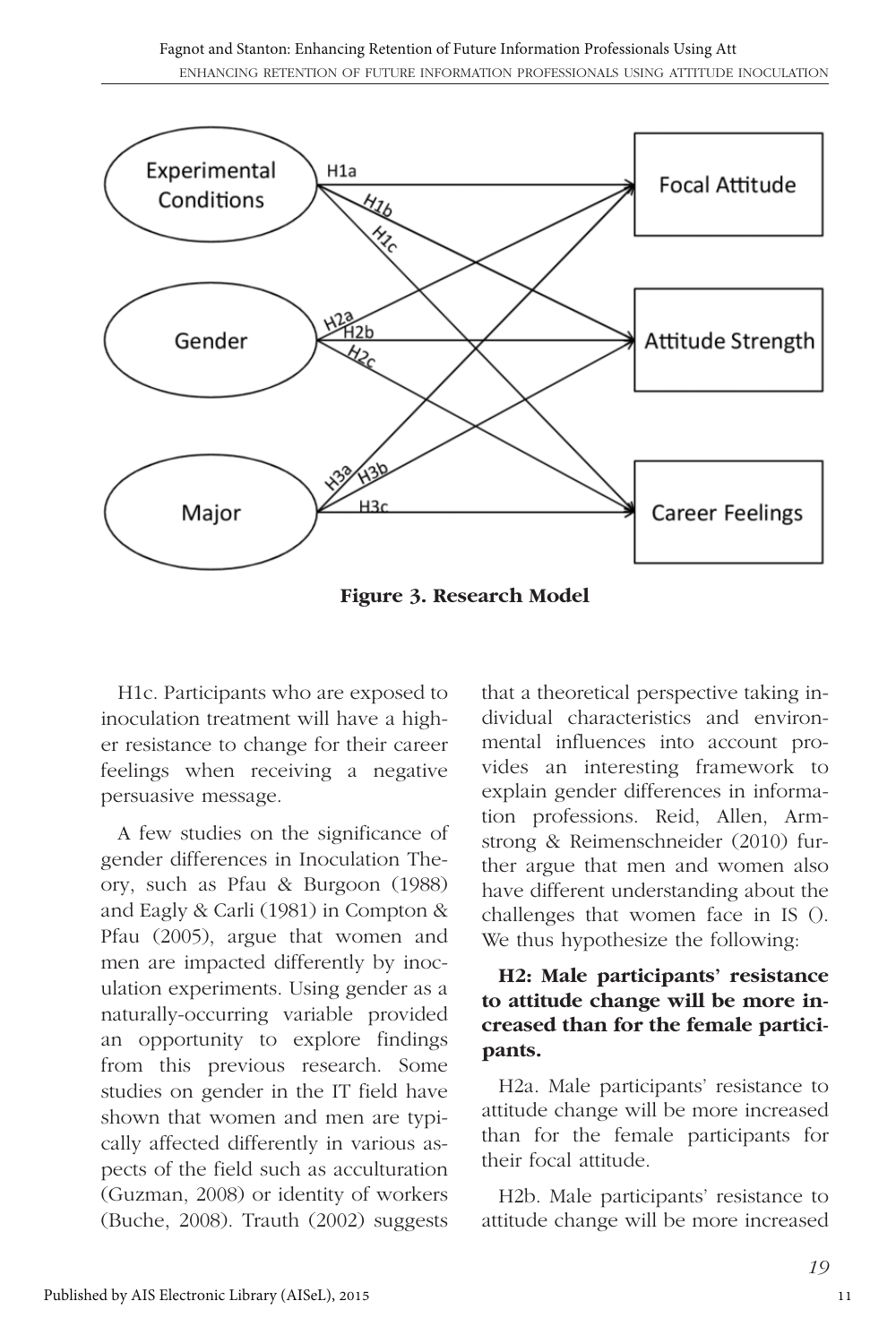than for the female participants for their attitude strength.

H2c. Male participants' resistance to attitude change will be more increased than for the female participants for their career feelings.

Previous studies (Guzman, 2008) showed that undergraduate students may have misperceptions about the IT field, whether these students are in IT or non-IT related educational programs. Granger et al. (2007) discuss myths about the IT field that impact students' decision to pursue or not an IT related major. McInerney et al. (2006) state that personal interest in technology, perceived positive peer encouragements, and prestige of the profession encourage students to enter and remain in the IT field. Those students in non-IT related programs may have stronger misperceptions about the IT field (Guzman, 2008). We hypothesize the following:

# **H3: Resistance to attitude change will be more increased for participants in IT-related majors than those in non-IT related majors.**

H3a. Resistance to attitude change will be more increased for participants in IT-related majors than those in non-IT related majors with respect to their focal attitude.

H3b. Resistance to attitude change will be more increased for participants in IT-related majors than those in non-IT related majors with respect to their attitude strength.

H3c. Resistance to attitude change will be more increased for participants in IT-related majors than those in nonIT related majors with respect to their career feelings.

A field experiment was conducted to explore these hypotheses. Enrolled students from a variety of undergraduate majors participated in an online experiment that included inoculation manipulations. The following section presents the methods used for this research.

# **3. METHODS**

# **3.1. Experimental Design**

A field experiment tested the effects of inoculative and attack messages on participants' attitudes towards an occupational feature of the IT field. This study extended research on Inoculation Theory and demonstrated an application of Inoculation Theory that might benefit retention in educational and occupational settings in the IT field. To this end, it was important to choose a focal "issue" for the inoculation. Given our focus on retention in the IT field, this issue had be something that was relevant to students or workers who might or might not remain in the IT field. In prior research, the specific issue of "Keeping up with Technology" was found to play an essential role in the process by which future information professionals decided whether to remain committed to the IT professions (Fagnot, Guzman & Stanton, 2007).

Three independent variables with two levels each formed a 2x2x2 Factorial Design. This design, because it evaluates the effect of each factor and the interactions between the factors, is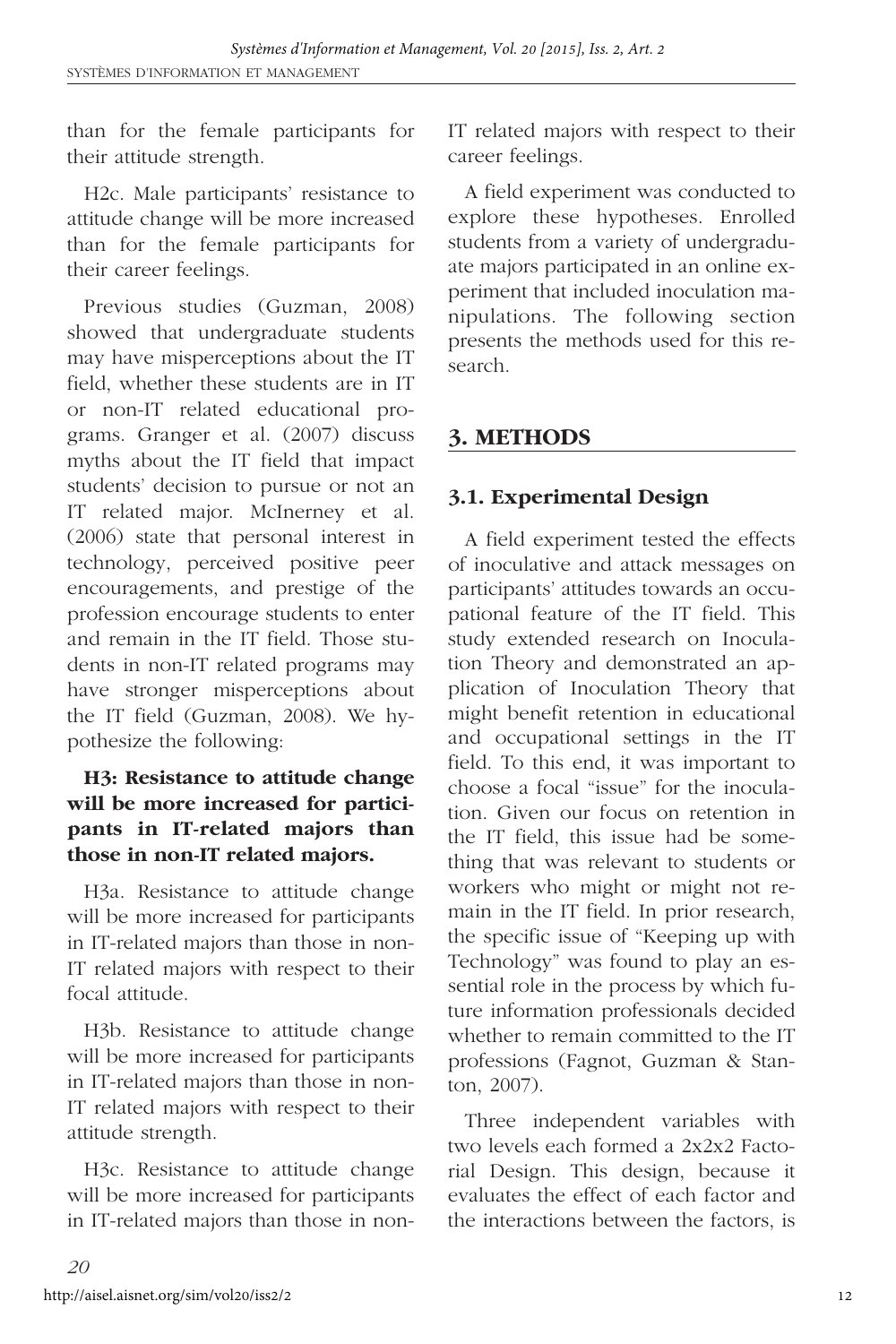well adapted to answer the research questions. The experimental manipulation comprised an inoculation condition and a control condition with no inoculation as shown in Figure 4 below. The experiment was conducted over a period of three weeks for each participant. A total of eight groups were randomly assigned to treatment or control. The four different groups for treatment and control were: 1) Males in IT-related majors, 2) Males in non-IT-related major, 3) Females in ITrelated majors, and 4) Females in non-IT-related major. Gender (male, female) and major (IT, non-IT) were two naturally-occurring independent variables.

The use of academic major as a nonmanipulated independent variable was intended to provide a proxy for prior commitment to the attitude – individuals outside of IT-related majors presumably had less weaker attitudes about challenges in the IT field. Note that we also measured this variable. Using gender as a non-manipulated independent variable provided an opportunity to explore findings from previous research on inoculation indicating gender differences in responses to inoculative messages (Pfau & Burgoon, 1988).

Four web-based surveys (one for phase one; two for phase two – for the control and treatment groups; and one for phase three) were developed to collect data on the attitudes. In phase one of the experiment, participants provided a baseline for their initial attitudes towards the occupational feature of the IT field via a web-based instrument. In phase two, a second web-based instrument exposed participants in the treatment group to an inoculative message, followed by a survey. Following Wood (2007) and Pfau et al. (1997), inoculative and attack messages were developed for the experiment. Based on previous work (Fagnot, Guzman & Stanton, 2007) the specific occupational feature "Keeping up with Technology," considered to play an essential role in future information professionals' commitment to the IT professions, was used as the basis of the inoculative and attack messages. The inoculative message, which comprised four brief paragraphs, included the statement, "IT professionals must continue learning about the newest technologies



**Figure 4. 2x2x2 Factorial Design**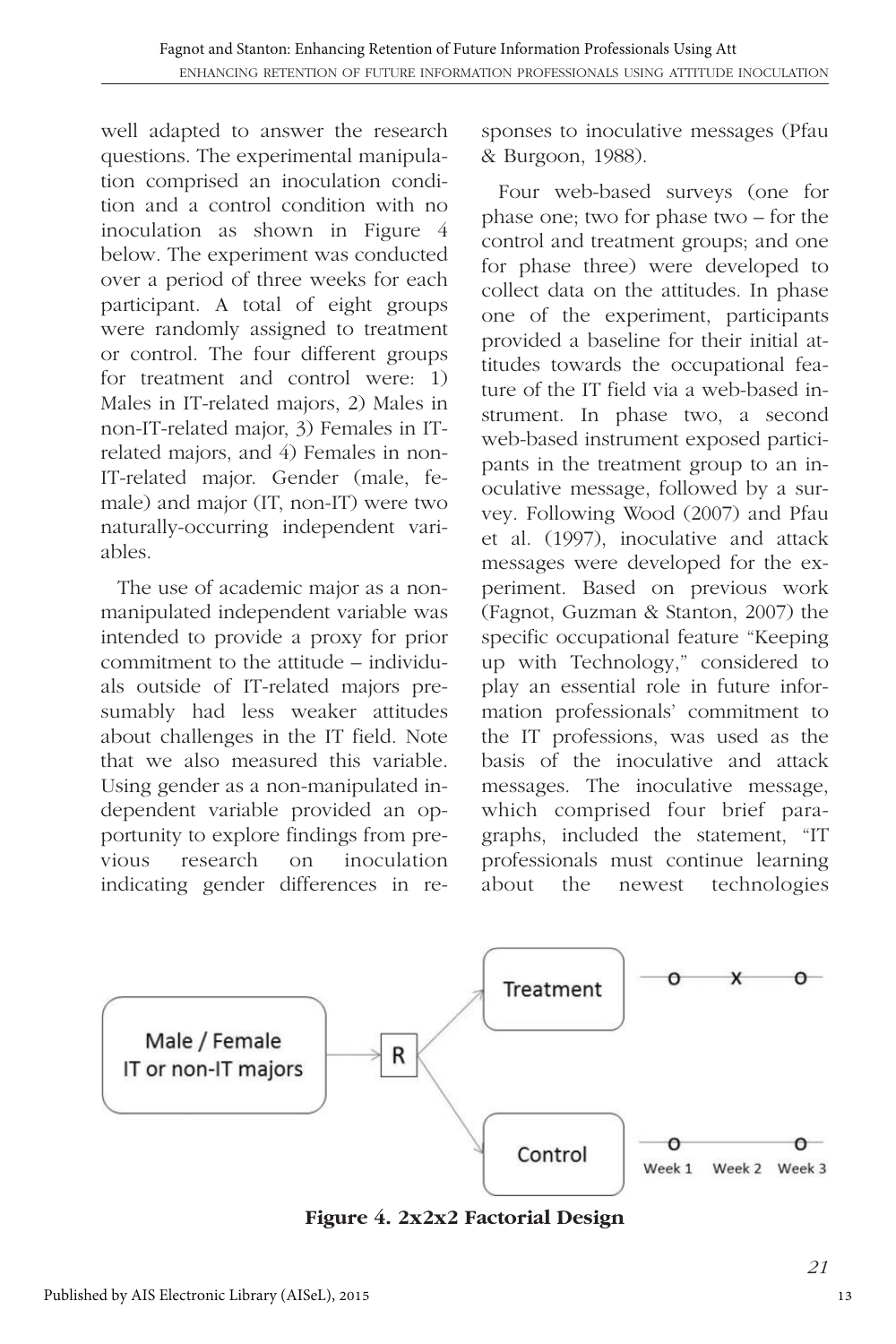throughout their careers. However, there are similar demands in many professions and fields." (See Appendix B for full inoculative and attack messages.) The inoculative message was sent to the treatment group during phase two. Participants in the control group were not exposed to the inoculative message but were asked to fill out a similar survey. In phase three, participants in the eight groups were exposed to the attack message. In this phase, information about participants' attitudes towards the occupational features of the IT was collected again.

The data was collected with an interval of about a week between each of the three phases. Research on Inoculation Theory shows that some delay between inoculation and attack messages is needed for resistance to build (Godbold & Pfau, 2000). A delay of one week between each of the three phases was deemed appropriate because the issue studied was modestly involving (Godbold & Pfau, 2000) and a prior study on a similar topic showed meaningful results with a delay of one week (Pfau & Burgoon, 1988). Using a one week delay gives the participant enough time to process the information presented in the inoculation – i.e., to activate defense mechanisms and to unconsciously rehearse counterarguments. Furthermore, the one-week delay is long enough to ensure that the participant is not relying on short term memory when presented with the threat message.

#### **3.2. Measures**

The research instruments for the three phases were designed with validated constructs from three different studies (Akbulut-Bailey & Looney, 2007; Guzman, 2008; Wood, 2006, 2007). Three scales were used as research instruments for this study: focal attitude level, attitude strength, and career feelings. The three research instruments measured the same constructs to allow for between-groups comparisons (except for minor differences during phase two between the treatment and control groups). Full details of the three scales are given in Appendix A.

For the scale on focal attitude, participants were given a single issue statement on the Information Technology profession: "Information Technology professionals must continue to learn the newest and most up-to-date technologies to stay current." They were asked to rate their attitude on a one to seven scale using six different measures of attitude, such as Negative/Positive and Foolish/Wise.

The attitude strength scale gave participants three different opportunities to rate the strength of their attitude (e.g.: Not very confident/Very confident) toward the issue statement on the Information Technology profession they just rated. There were three items, using a scale from one to seven.

The scale on career feelings measured five related constructs: The Information Technology Profession (seven items); Choice Goals (seven items); Career Opportunities in the Information Technology Profession (eight items); Demands in the Information Technology Profession (seven items); Stereotypes on the Information Technology Profession (seven items).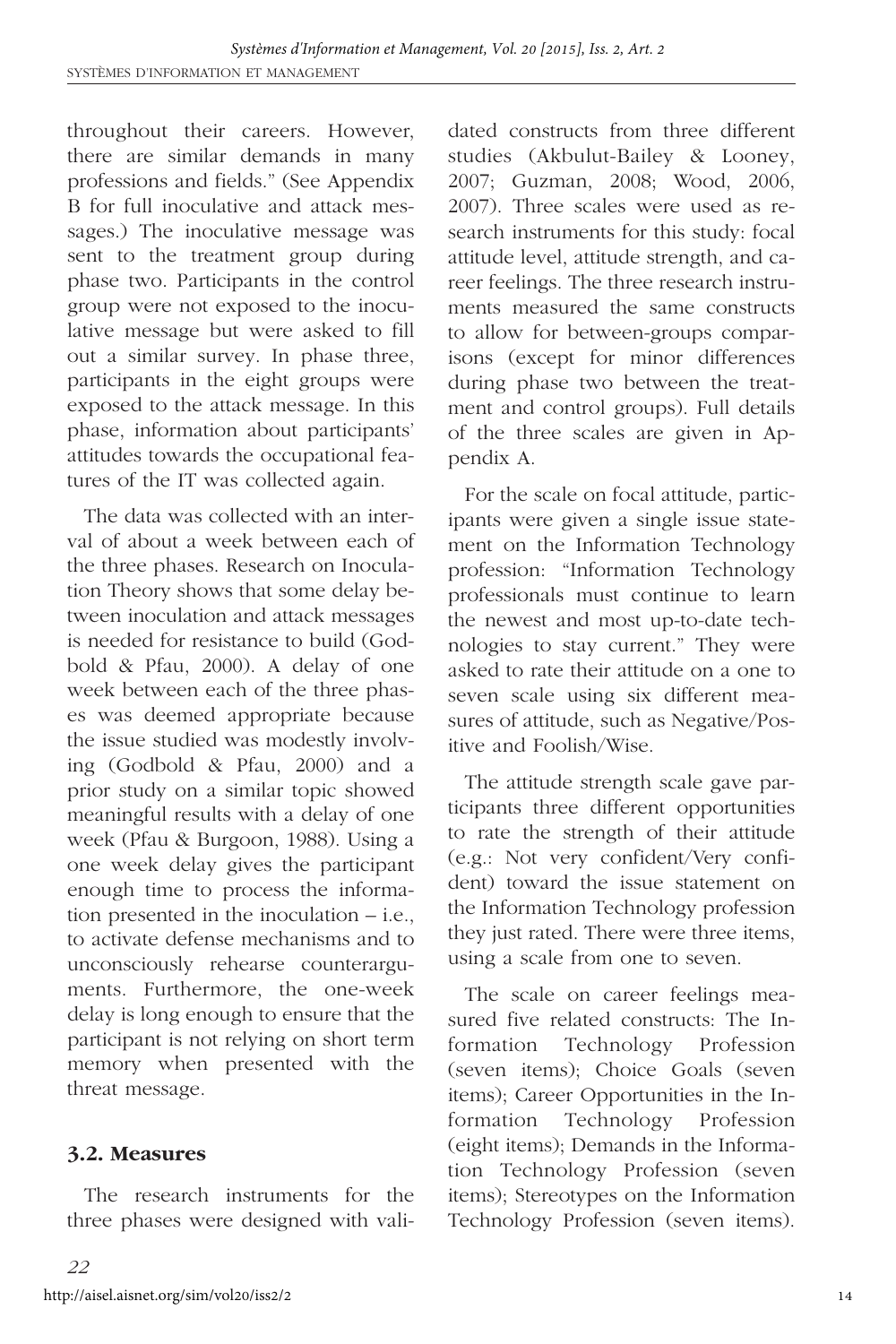Participants were asked to read these statements about the Information Technology profession and indicate their agreement on a scale from one to six (1 - strongly disagree to 6 - strongly agree).

# **3.3. Participants**

A statistical power analysis was conducted to identify the minimum number of participants necessary per group at the end of phase three to ensure statistical significance. The calculation for N was made for power of .80 (Cohen, 1992). To uncover a medium difference between eight independent sample means at  $= .05$ , each of the eight groups had to try to reach N=30 participants by the end of phase 3. In the end, the recruitment yielded an average of 27 participants per cell.

Participants for the main experiment were undergraduate students pursuing an IT-related or non-IT-related major at a college or university in the United States. Participants were recruited from a convenience sample of classes offered at 17 universities in order to sample widely across institutional settings. Among these participants, those in non-IT related majors at the time of the study were enrolled in programs such Art and Sciences, Education, Communications, Health care, Business and Marketing. Those in IT related majors were in programs such as Information Technology and Management, Soft-

ware Engineering, Computer Science, Computer Engineering, and Information Systems. Statistics from the Department of Education show that the participants in this study are a good representation of the student population in undergraduate studies in the United States. More specifically, archival data from the "Career and Technical Education Report in the United States: 1990-2005," showed that in a typical year there are approximately 30% of students in business and marketing majors and roughly 10% in IT-related majors.

Participants received an email invitation from their professors to participate in phase 1 of the study. The invitation was sent to approximately 2000 students at 17 universities. Once students participated in the first phase of the study, they received an invitation email at about a week's interval to fill out phase 2, and then after another week's interval to fill out phase 3. Table 1 below presents the number of participants for each phase.

Data were exported from the webbased instrument into Excel spreadsheets to be cleaned, organized, and formatted, before being exported to SPSS for statistical analyses. Participants who did not participate in the three phases of the experiment or who did not fill out the survey instrument completely were removed from the final data set.

| <b>Phase 1 Only</b>    | Phase 1 and Phase 2    | <b>All Three Phases</b> |
|------------------------|------------------------|-------------------------|
| $N = 643$ participants | $N = 275$ participants | $N = 214$ participants  |

**Table 1. Participants in the three-phase survey**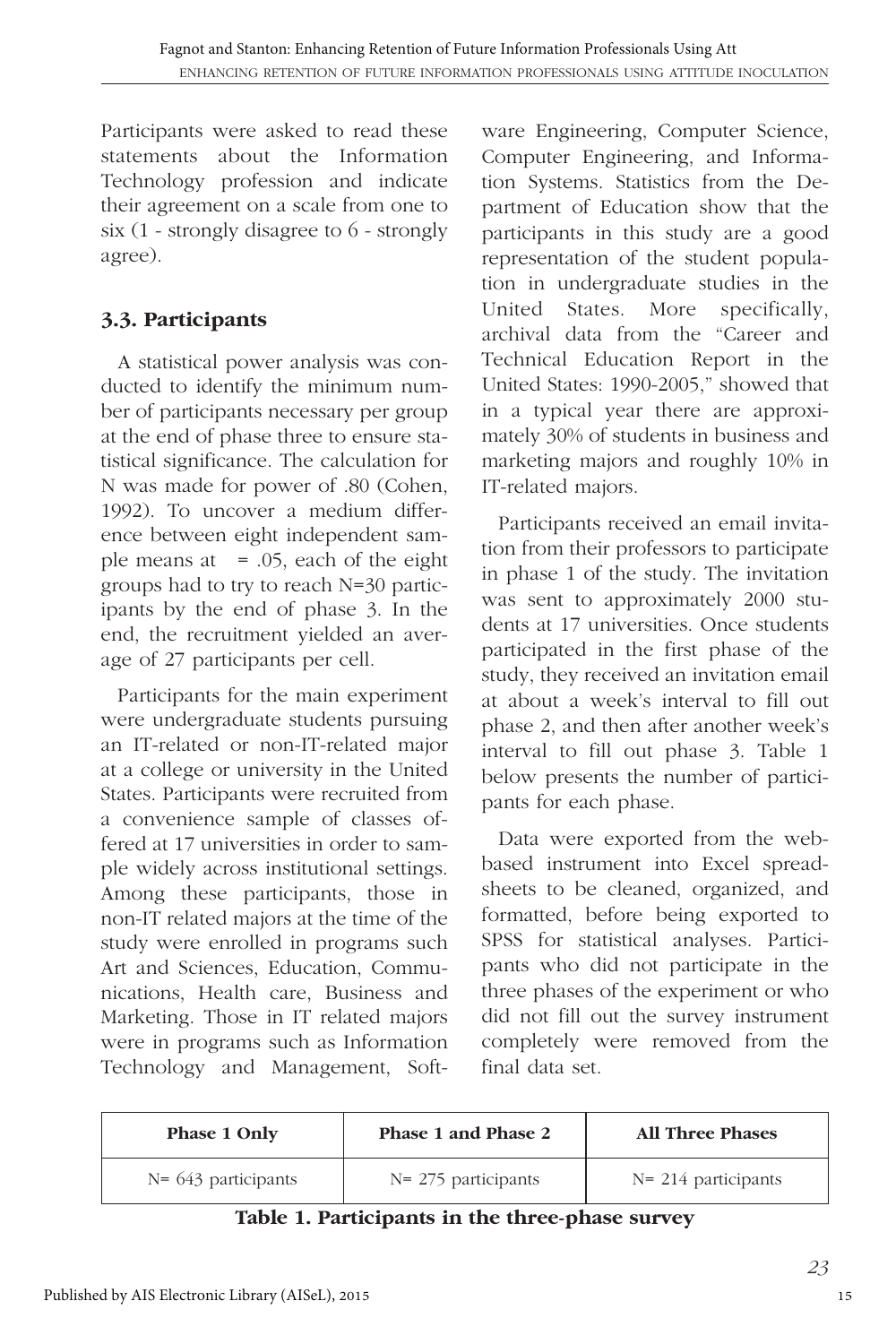|                         | <b>Treatment Groups</b> |                   | <b>Control Groups</b> | <b>Totals</b>     |                          |
|-------------------------|-------------------------|-------------------|-----------------------|-------------------|--------------------------|
| IT-related major        | $N = 26$<br>females     | $N = 30$<br>males | $N = 10$<br>females   | $N = 25$<br>males | 91                       |
| Non-IT related<br>major | $N = 43$<br>females     | $N = 15$<br>males | $N = 32$<br>females   | $N = 33$<br>males | 123                      |
| <b>Totals</b>           | 114                     |                   |                       | 100               | Grand Total<br>$N = 214$ |

**Table 2. Final N for treatment and control groups by gender and major**

Table 2 describes the size of each group based on retention of those cases where the participant completed all three phases and submitted complete data on their research instruments.

# **4. RESULTS**

Means and standard deviations were computed (Table 3) for all dependent variables for phases 1, 2 and 3. Note that this summary table aggregates across treatment and control, both majors, and both genders. The research questions concerned resistance to attitude change but this was operationalized by looking at changes over time in three kinds of measures (Focal Attitude, Attitude Strength and Career Feelings) with multi-item scales. Career feelings were measured using five multi-item scales (About the IT profes-

|                                                      |      | Phase 1<br>Phase 2       |      | Phase 3                  |      |                          |
|------------------------------------------------------|------|--------------------------|------|--------------------------|------|--------------------------|
| <b>Variables</b>                                     | Mean | Std.<br><b>Deviation</b> | Mean | Std.<br><b>Deviation</b> | Mean | Std.<br><b>Deviation</b> |
| Focal Attitude                                       | 6.40 | .82                      | 6.21 | .82                      | 5.78 | 1.01                     |
| Attitude Strength                                    | 6.03 | 1.13                     | 6.07 | .98                      | 5.95 | 1.01                     |
| About the IT profession                              | 4.11 | .88                      | 4.03 | .88                      | 4.06 | .84                      |
| About your choice goals                              | 3.67 | 1.58                     | 3.72 | 1.52                     | 3.70 | 1.54                     |
| About career opportuni-<br>ties in the IT profession | 4.71 | .76                      | 4.69 | .75                      | 4.68 | .75                      |
| About demands in the IT<br>profession                | 3.99 | 1.23                     | 4.03 | 1.27                     | 4.10 | 1.29                     |
| About stereotypes on the<br>IT profession            | 3.73 | .98                      | 3.80 | .99                      | 3.84 | .90                      |

#### **Table 3. Means and Standard Deviations for Dependent Variables across Phases**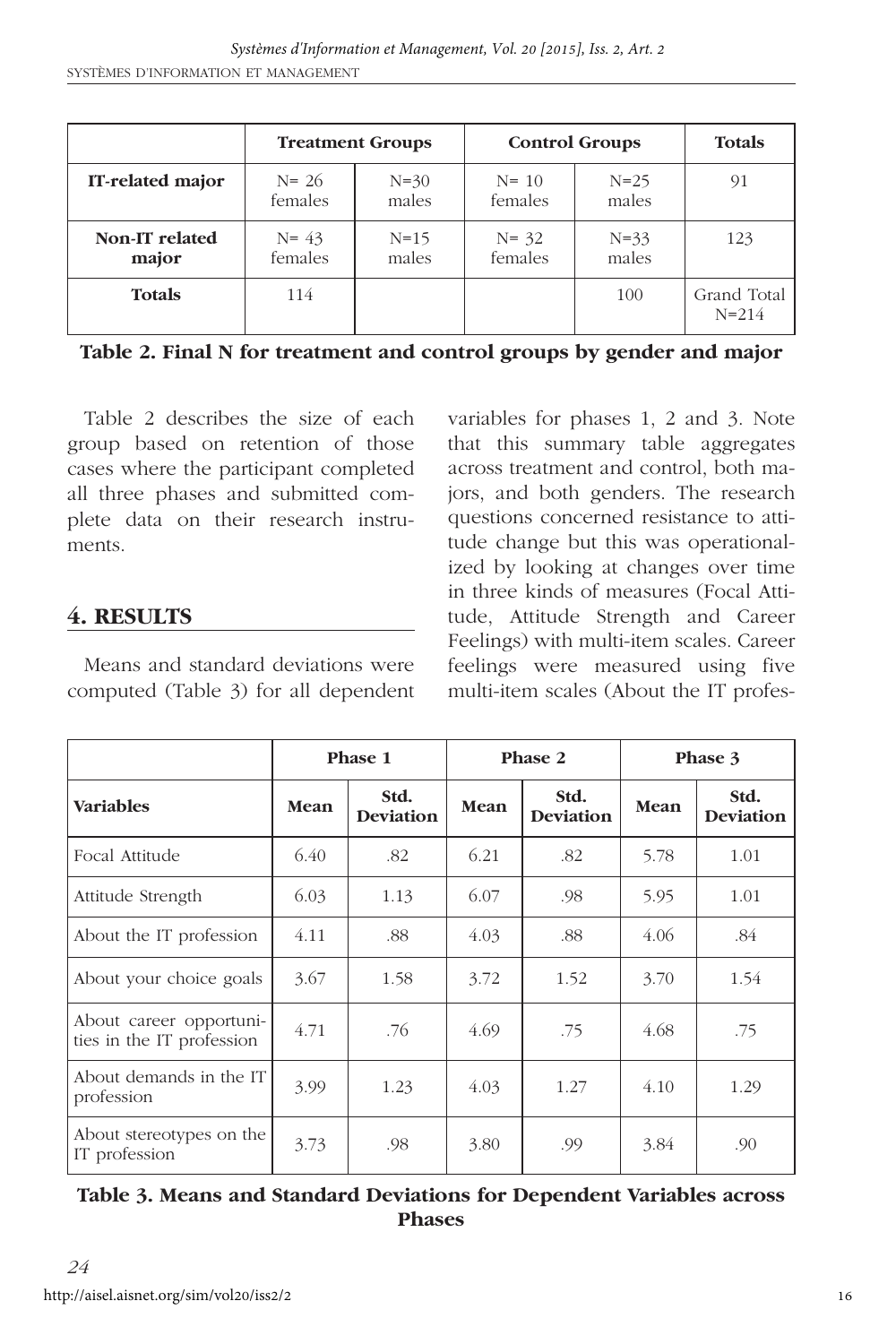sion; About your choice goals; About career opportunities in the IT profession: About demands in the IT profession; About stereotypes on the IT profession). Note that Focal Attitude and Attitude Strength were on a one to seven scale and that Career Feelings were on a one to six scale.

These results show that overall, participants had positive focal attitudes (4.0 was the midpoint of this sevenpoint scale), as well as somewhat positive attitudes about career opportunities in the IT profession (3.5 was the midpoint of this six-point scale). The attitude strength for the focal attitude was also above the midpoint. Participant responses were just above the neutral point for attitudes about the IT profession itself and also for choice goals, demands, and stereotypes (3.5 was the midpoint of these six-point scales).

A Mixed Model ANOVA (between and within subjects factors) was con-

ducted to examine the effect of the independent variables (gender, major, and experimental manipulation) on the dependent variables. The within subjects factor was, in all of the analyses below, the comparison between the focal attitude as measured at the different phases. The between subjects factors were gender, major, and experimental condition. As mentioned above, resistance to Attitude Change was operationalized in three ways: by examining changes in Focal Attitude level over time, Attitude Strength over time and Career Feelings over time. Hence three omnibus tests were conducted.

The Mixed Model ANOVA results presented in Table 4 cover one dependent variable at a time (but testing across phases to assess the within subjects factor). The table starts on the left with the focal attitude because it was the most important dependent variable in this study.

|                            | Focal Attitude                                                                              | Attitude Strength                                                                                | Career Feelings                                                                                     |  |  |
|----------------------------|---------------------------------------------------------------------------------------------|--------------------------------------------------------------------------------------------------|-----------------------------------------------------------------------------------------------------|--|--|
| Experimental<br>Conditions | H1a<br>Wilks Lambda=.89,<br>$F(2,202)=11.52$ ,<br>$p=0.00$ , partial eta<br>squared= $.102$ | H <sub>1</sub> b<br>Wilks Lambda= .96,<br>$F(2,203)=3.93$ , p=0.02,<br>partial eta squared = 037 | H <sub>1</sub> c<br>Wilks Lambda= .98.<br>$F(2,204)=1.67$ , p=0.19,<br>partial eta squared $=0.016$ |  |  |
| Gender                     | H2a                                                                                         | H2b                                                                                              | H2c                                                                                                 |  |  |
|                            | Wilks Lambda=.99,                                                                           | Wilks Lambda= .99.                                                                               | Wilks Lambda= .98.                                                                                  |  |  |
|                            | $F(2,202)=0.253$ , p=0.77,                                                                  | $F(2,203)=0.225$ , p=0.79,                                                                       | $F(2,204)=1.90$ , p=0.15,                                                                           |  |  |
|                            | partial eta squared=.003                                                                    | partial eta squared = 002                                                                        | partial eta squared = 018                                                                           |  |  |
| Major                      | H3a                                                                                         | H3 <sub>b</sub>                                                                                  | H3c                                                                                                 |  |  |
|                            | Wilks Lambda=.98,                                                                           | Wilks Lambda= .99,                                                                               | Wilks Lambda= .98.                                                                                  |  |  |
|                            | $F(2,202)=1.69$ , p=0.18,                                                                   | $F(2,203)=0.379$ , p=0.68,                                                                       | $F(2,204)=1.63$ , p=0.19,                                                                           |  |  |
|                            | partial eta squared=.017                                                                    | partial eta squared $=0.004$                                                                     | partial eta squared $=0.016$                                                                        |  |  |

**Table 4. ANOVA Results**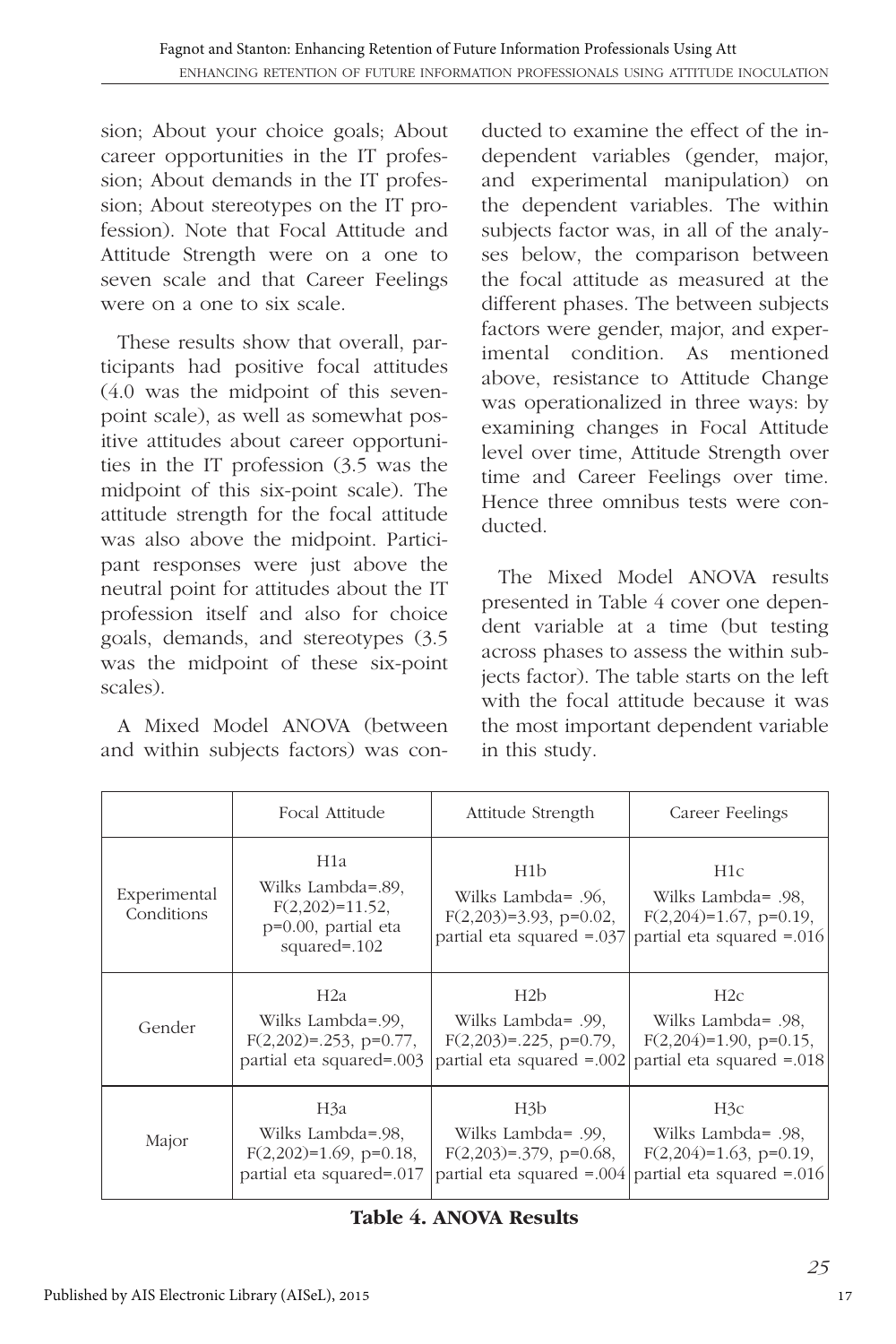These results suggest that the experimental manipulation (treatment vs. control) affected focal attitude and attitude strength over time but that gender and major did not. Further, the results show that there were no significant differences in the pattern of means for career feelings over time for experimental conditions, major or gender.

# **4.1. Research Question (a)**

The first specific research question was: How do inoculating messages about the IT profession impact participants' standing on relevant attitudes towards occupational features of the IT profession? This question hypothesized that participants exposed to inoculation treatment will increase their resistance to change (Hypotheses H1a, H1b, H1c).

An omnibus ANOVA analysis was conducted in order to assess change over the three phases. This analysis showed that there was no significant difference between phases 1 and 2, as theoretically expected, since the Phase 1 baseline data was collected as a safety precaution to ensure that exposure to the initial study materials did not significantly change attitude levels. Therefore for the purposes of this study, Phase 2 (P2) was used as baseline for comparisons with the post-attack, Phase 3 measures.

Mixed ANOVA results presented above suggested that the pattern of means was different over time for the focal attitude and for attitude strength, when comparing the treatment and control conditions. The focal attitude of participants towards the information

profession was measured on a one to seven scale. Participants had to answer six questions regarding their favorability towards the focal attitude issue. Table 5 hereafter presents the means of the focal attitude between phases 2 and 3 for treatment and control groups.

|           | Focal Attitude     |      |  |  |  |  |
|-----------|--------------------|------|--|--|--|--|
|           | Phase 2<br>Phase 3 |      |  |  |  |  |
| Treatment | 6.00               | 5.64 |  |  |  |  |
| Control   | 6.46               | 5.95 |  |  |  |  |

#### **Table 5. Mean of Focal Attitude between Phases 2 and 3**

As Table 5 shows, both groups had a decline in their focal attitude, a typical result in inoculation experiments. As a reminder, in phase 3, participants from both treatment and control groups received an attack. It was to be expected that after an attack, participants' attitude would change and in many cases decline for participants of either treatment or control groups. Although we do note that the treatment group both started and ended slightly lower than the control group, this may simply be a result of the limits of randomization (given that participants were randomly assigned to treatment and control, there is no theoretical reason to expect any bias when measured at phase 2). However, the hypothesis concerned the amount of change between phases and there is a larger proportional decline in attitude for the control group than for the treatment group. The ANOVA interaction test showed that this difference was statistically significant. In other words all participants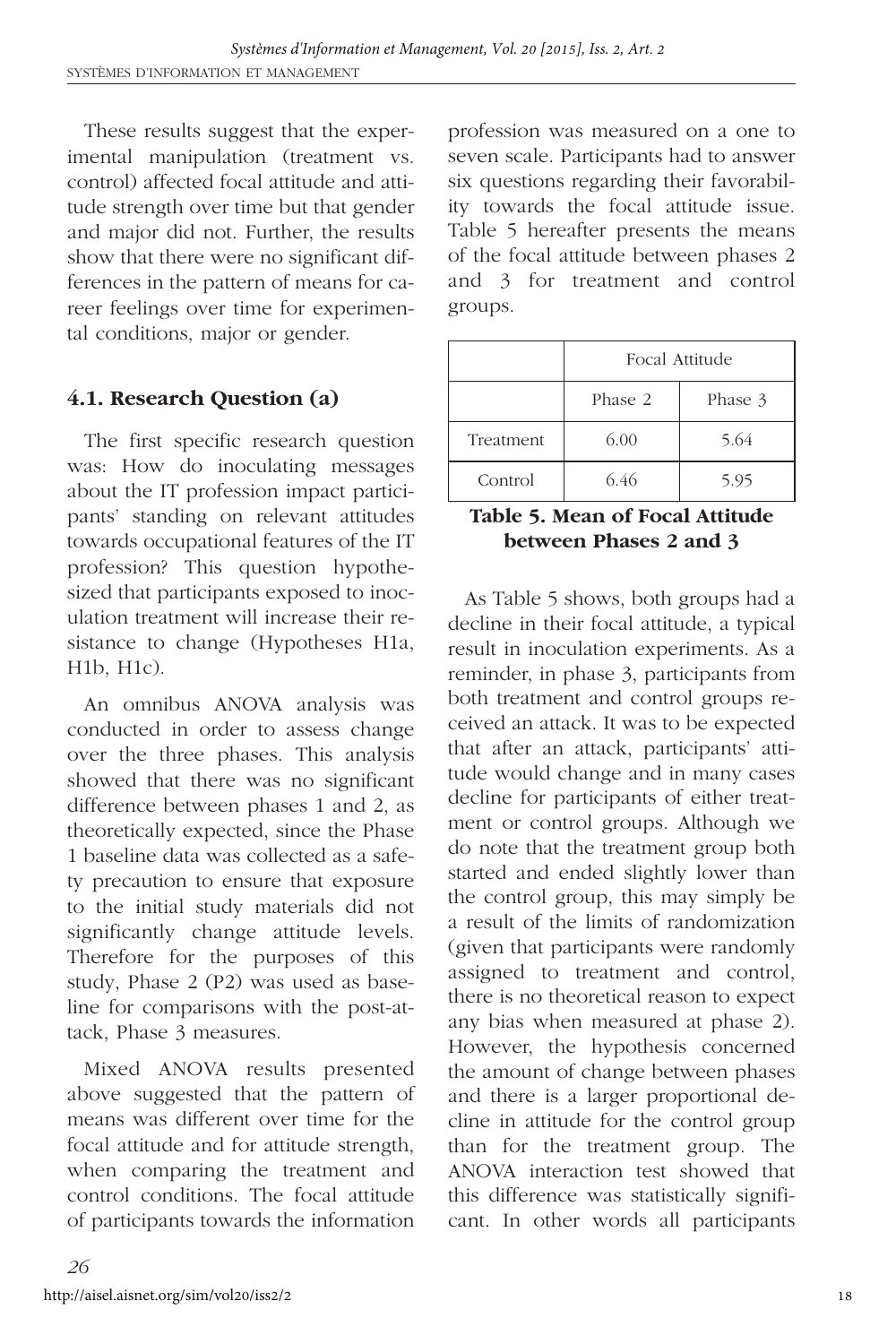decreased in their attitude but inoculated participants decreased significantly less (with the exception of participants' attitudes towards a career in the information field). These results support hypothesis H1a in that participants that were exposed to inoculation treatment were less affected by the attack, and thus they had greater resistance to attitude change. Thus hypothesis H1a is partially confirmed by these results.

Participants also had to answer three questions about the certainty of their responses to the focal attitude items. Table 6 below presents the cell means for attitude strength in the treatment and control groups across phases 2 and 3.

|           | Focal Attitude     |      |  |  |  |  |
|-----------|--------------------|------|--|--|--|--|
|           | Phase 2<br>Phase 3 |      |  |  |  |  |
| Treatment | 5.97               | 6.02 |  |  |  |  |
| Control   | 6.19               | 5.88 |  |  |  |  |

**Table 6. Mean of Attitude Strength between Phases 2 and 3**

The mean of the treatment groups slightly increased while the mean of control groups declined. The ANOVA interaction tests suggested that this difference was statistically significant. In parallel to the means of the focal atti-

tude, these results showed that participants in control groups were affected differently by the attack than participants who had received an inoculation treatment. In effect, after the attack, the control group participants were less certain about their position whereas the treatment group participants were more certain about their position. These results fit with the hypothesis that those who do receive inoculation increase their resistance to change, and provided additional confirming evidence for hypotheses H1a, H1b, and H1c.

# **4.2. Research Question (b)**

The second specific research question was: What differences, if any, exist by gender regarding these attitudes and their resistance to attitude change? Based on the literature review, we hypothesized that inoculation treatments would be more effective for male participants than for females. In other words, male participants would be less susceptible than female participants to persuasive attacks following inoculation (Pfau & Burgoon, 1988). The mixed ANOVA results (see Table 7 below) showed that there were no gender differences on participants' resistance to change. Thus hypotheses H2a, H2b, and H2c were not supported.

|        | Focal Attitude                                         | Attitude Strength                                       | Career Feelings                                                                                                                            |
|--------|--------------------------------------------------------|---------------------------------------------------------|--------------------------------------------------------------------------------------------------------------------------------------------|
| Gender | H2a<br>Wilks Lambda=.99.<br>$F(2,202)=0.253$ , p=0.77, | H2b<br>Wilks Lambda= .99.<br>$F(2,203)=0.225$ , p=0.79, | H2c<br>Wilks Lambda= .98,<br>$F(2,204)=1.90$ , p=0.15,<br>partial eta squared=.003   partial eta squared =.002   partial eta squared =.018 |

**Table 7. ANOVA Results for Gender**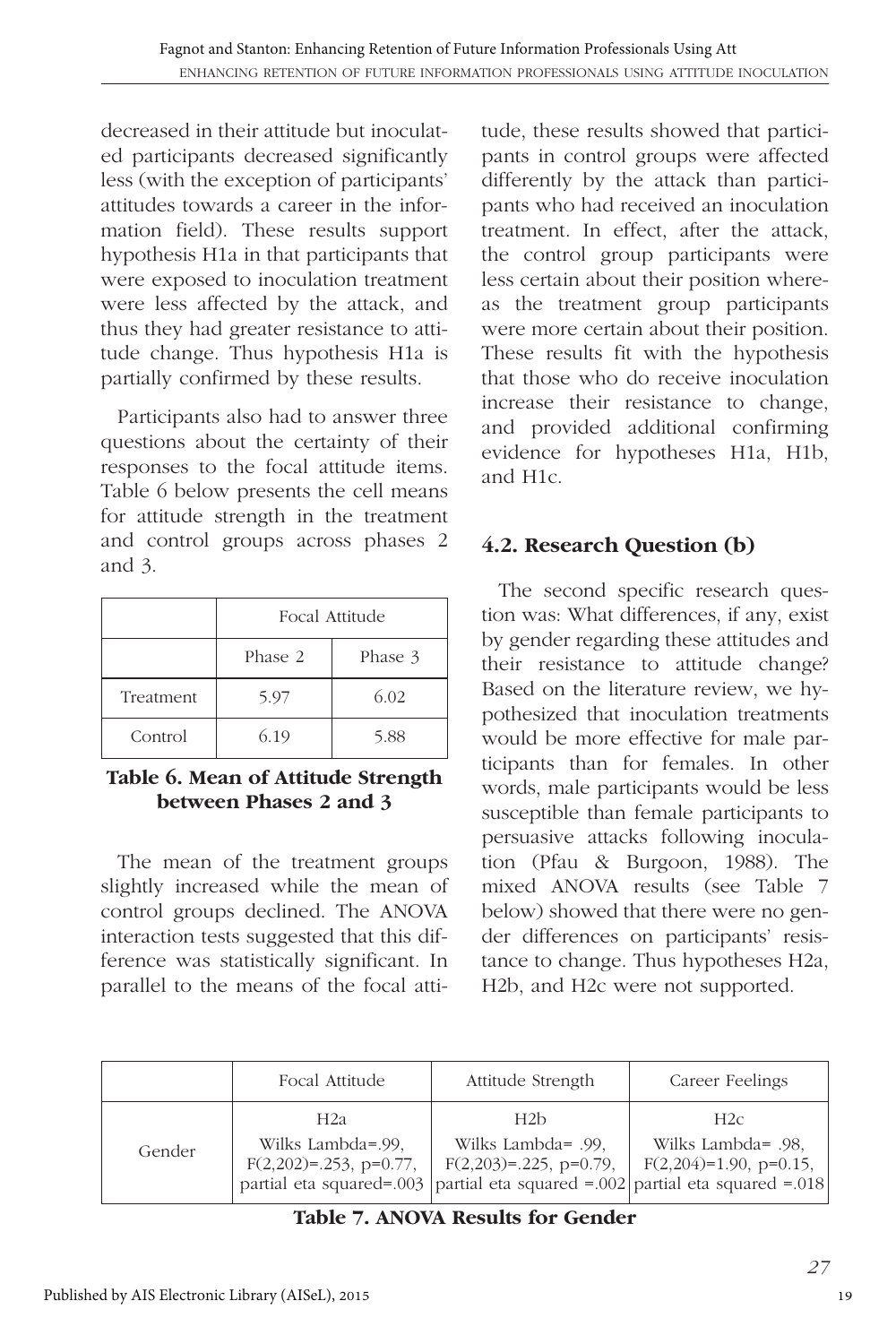# **4.3. Research Question (c)**

The third specific research question was: What differences, if any, exist by major regarding these attitudes and their resistance to attitude change? The literature on Inoculation Theory argues that participants who have positive pre-existing attitudes towards an issue will show better resistance to attitude change (Wood, 2006; Wood, 2007). In this study, we hypothesized that participants enrolled in non-IT-related majors would have minimal concern for or stake in the IT field relative to participants enrolled in an IT-related major. As suggested by the mixed ANOVA results (see Table 8) there were no significant differences by major participants' resistance to change. Thus hypotheses H3a, H3b, H3c were not supported.

# **5. DISCUSSION / CONCLUSIONS**

This research study was motivated by poor retention in IT majors which has impacted the IT workforce, as well as the gap between the current available IT workforce and the need for skilled IT professionals. A field experiment was conducted in the form of a three-phase online inoculation experiment on undergraduate students in IT and non-IT related programs. Only undergraduate students were invited to take part in the study. It was assumed that these students could change their career paths more easily than graduate students and therefore would be easier to influence regarding their decision to remain or leave the IT profession (if they were already in IT majors) or to consider entering it (if they were in non-IT majors). At the end of the three phases, there was a total of N=214 usable responses from students who fully completed the three phases of the study.

Answering the three research questions, the results of this study showed that the inoculation experiment was significant. The participants in the treatment group increased their resistance to change compared to their counterparts in the control group; participants who received the inoculation message experienced greater resistance to the position advocated in an attack message compared to the control group. The analyses did not detect any significant differences in attitudes based on gender and major.

The results of this study shed light on some of the factors that influence information professionals to remain committed to their career paths. These results may enhance academics' and practitioners' understanding of retention among undergraduate information

|       | Focal Attitude                                        | Attitude Strength                                                                                                                           | Career Feelings                                        |
|-------|-------------------------------------------------------|---------------------------------------------------------------------------------------------------------------------------------------------|--------------------------------------------------------|
| Major | H3a<br>Wilks Lambda=.98,<br>$F(2,202)=1.69$ , p=0.18, | H3b<br>Wilks Lambda= .99.<br>$F(2,203)=0.379$ , p=0.68,<br>partial eta squared=.017   partial eta squared =.004   partial eta squared =.016 | H3c<br>Wilks Lambda= .98.<br>$F(2,204)=1.63$ , p=0.19, |

**Table 8. ANOVA Results for Major**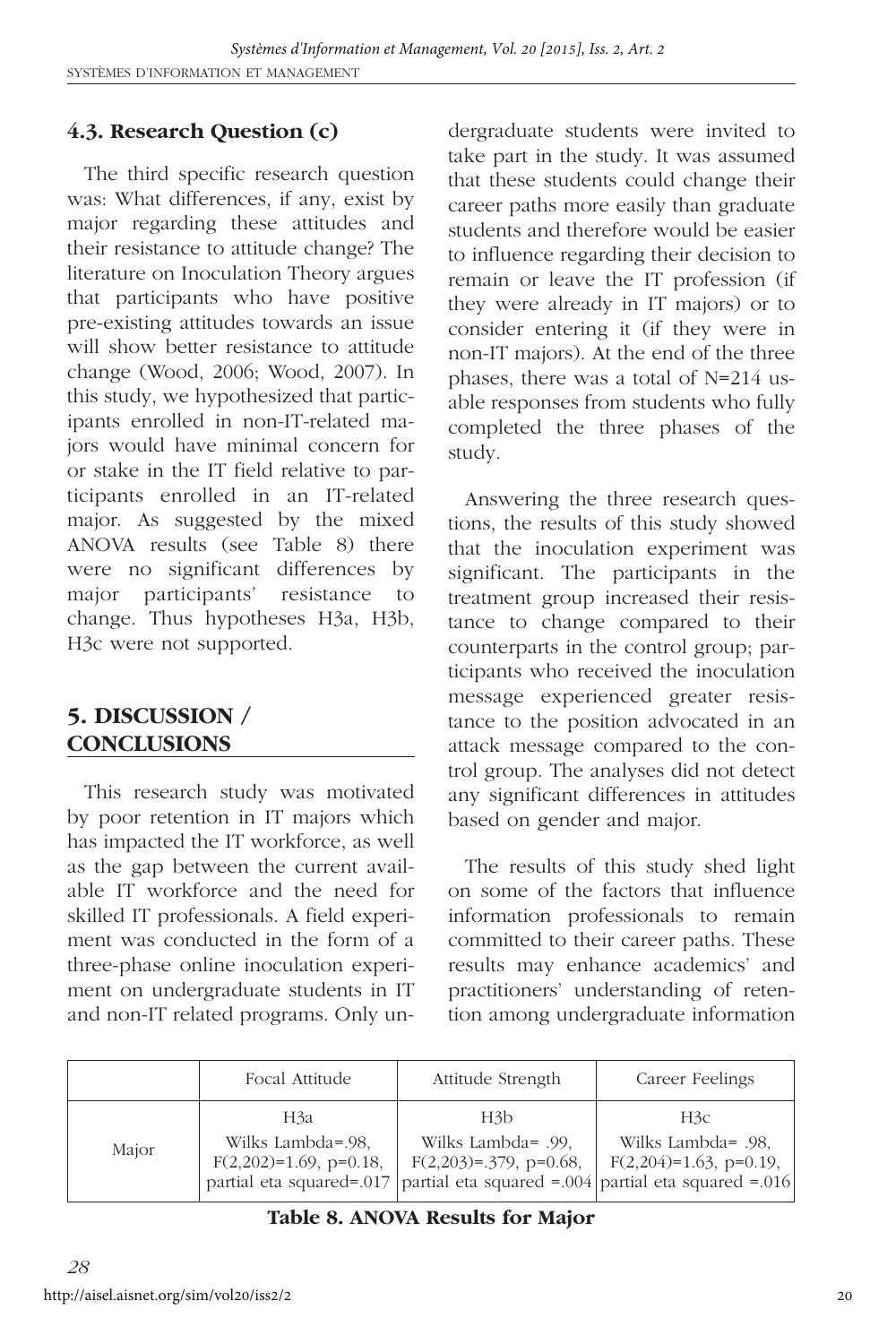majors and IT professionals. The results may also inform the development of mechanisms to enhance retention in IT majors and avoid high turnover in the field.

The medical analogy of inoculation is commonly used to illustrate Inoculation Theory, as we have done here by applying it to the field of Information Technology. However, there are two significant points where the medical analogy may not apply. In the first place, medical inoculations are only given to those who may come into contact with a disease, e.g., yellow fever vaccination is given to people who plan on traveling to countries such as India, but not to those who plan to travel within France or the US. However, our research suggests that it may prove highly beneficial to inoculate non-IT majors as well. In the second place, Wood (2007) argues that, in the medical field, a doctor typically does not immunize a patient who already has a disease, for fear that the patient's condition will worsen. However, the present research suggests that there may be considerable value in administering an inoculation at the beginning of and during the educational path of IT students.

Training programs which include an inoculation treatment might improve the resistance of those with pre-existing positive attitudes about the IT field, as well as improving resistance to negative persuasive messages among those who may not be well informed about the IT profession – in our study, participants in non-IT majors.

The literature on inoculation and especially on health education research

presents examples of successful inoculation based training programs. Most of these experiments have taken place in drug prevention programs (Rones and Hoagwood, 2000) or in stress prevention programs (Meichenbaum, 2007). These interactive programs can be based partly on educational components or videos (Meichenbaum, 2007).

Applied to the field of IT, a training program could take the form of a workshop addressed to all students in an IT/IM/MIS program. This workshop could use videos as a stimulus to focus and generate discussion during the workshop. During the workshop, participants would watch and comment on short videos. The videos would present thoughts of information professionals or future information professionals on some occupational features of the IT field. The videos would also feature challenges that information professionals may have to face at one point in their educational path or career in the field. These short videos could present stories of how people in the IT field managed along the years – both seizing opportunities and overcoming challenges. Participants in the workshop could identify with these success stories of IT professionals. This workshop would aim at giving participants a better idea of the realities of the IT field.

Academics and practitioners who would provide an inoculation-like intervention need to think carefully about the question of whom to target in the intervention. One of the reasons why people in non-IT majors are favorably affected by the inoculation intervention could be that individuals in IT majors have in many cases already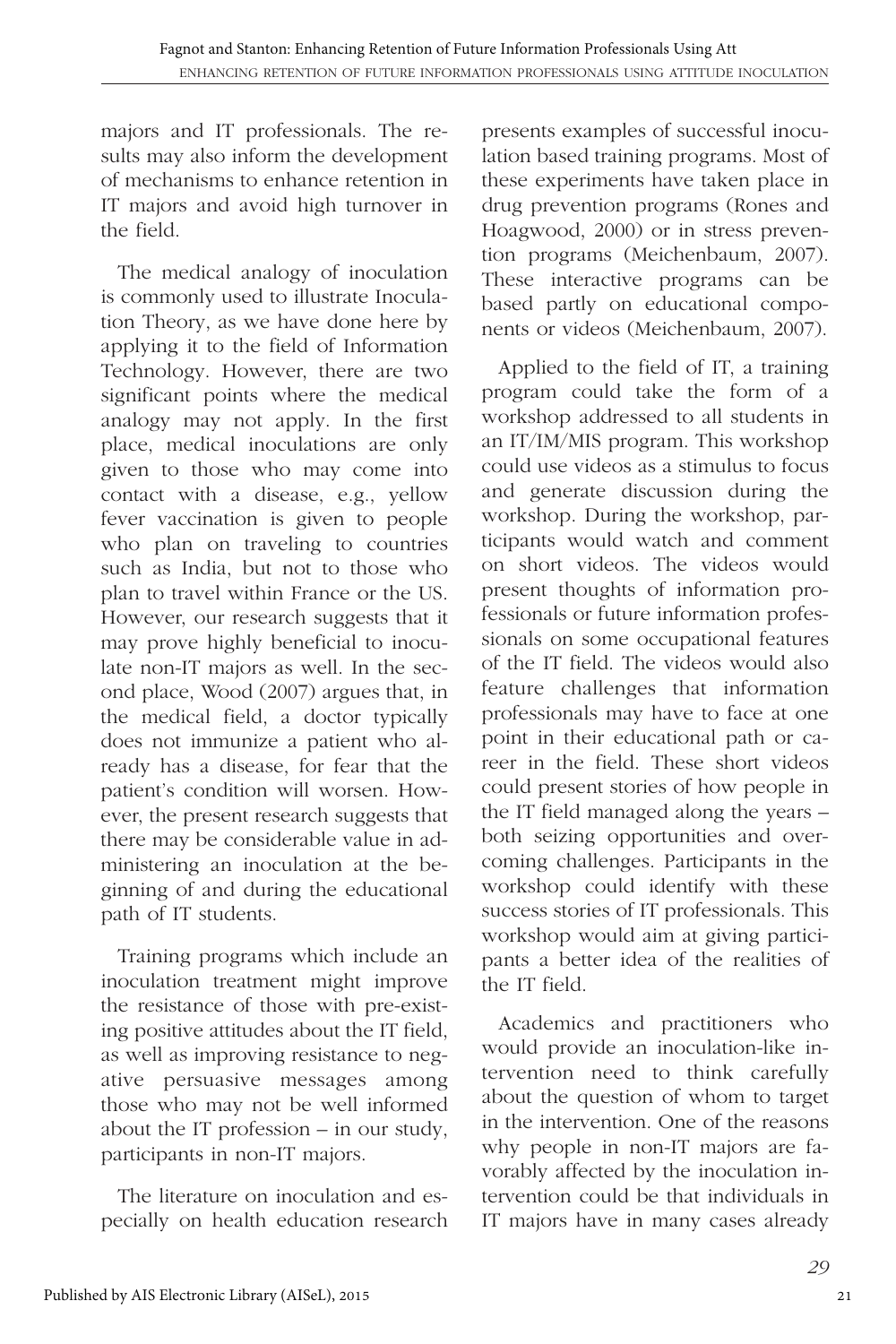received inoculation informally in the form of barriers they have overcome with the help of family members, friends, or the image of IT professionals broadcast in popular media. Thus, in some ways those already in IT majors may already have some "inoculation" by virtue of their socialization experiences in pursuing their majors.

These socialization opportunities are not as available to non-IT majors – they have only experienced attacks and little, if any, inoculation. For example, seeing "geeks" portrayed negatively in popular media is not an inoculation, but merely an attack, which they have no motivation to resist. Mainstream media messages and conventional misperceptions (e.g., "IT people" are socially awkward; their jobs and interests center on fixing broken computers, etc.) would reach this population frequently. The kinds of naturally-occurring inoculation that would normally occur within the major, for example, students and faculty sharing attitudes of knowing current trends, modeling balanced work and home lives, and having women as coworkers, would be nearly absent for the non-IT majors. In short, societal misperceptions would be strongly negative and would come at them from many angles.

In this study, there was no significant result for gender. Although there is not much literature on gender differences in Inoculation Theory, a few studies such as Pfau & Burgoon (1988); Eagly & Carli (1981) in Compton & Pfau, (2005) have argued that women and men are impacted differently by inoculation experiments. Some studies on gender in the IT field have shown that women and men are typically affected differently in various aspects of the field such as acculturation (Guzman, 2008) and professional identity of workers (Buche, 2008). Other studies have shown that there is a gender gap in how women and men identify and discuss challenges faced by women in IS (Reid et al., 2010). As we suggest above, students who chose an IT major may already be inoculated, and thus in this context, women may be as "naturally" inoculated as men are. This could explain why there is no overall significance of gender.

Studies on resistance to attitude change have put emphasis on strength of attitude as an essential factor in resistance to change (Eagly & Kulesa, 1997). To put it differently, it is more difficult to change a strongly held attitude than a weakly held one. This aspect of resistance to attitude change was tested in the inoculation experiment. In this study there was a significant result which highlights this important feature of resistance to attitude change. It is the fact that the impact of the threat in phase 3 had a lesser impact on those who did not receive inoculation treatment. This finding corroborates the relevance of attitude strength in an inoculation intervention.

The findings of this study offer practical guidance to professors. Based on the results of this study, we can say that conducting an inoculation experiment does increase resistance to attitude change to those who receive inoculation treatment. Future or current information professionals can be presumed, based on their choice of major or career, to have positive pre-existing attitudes towards the field; it is important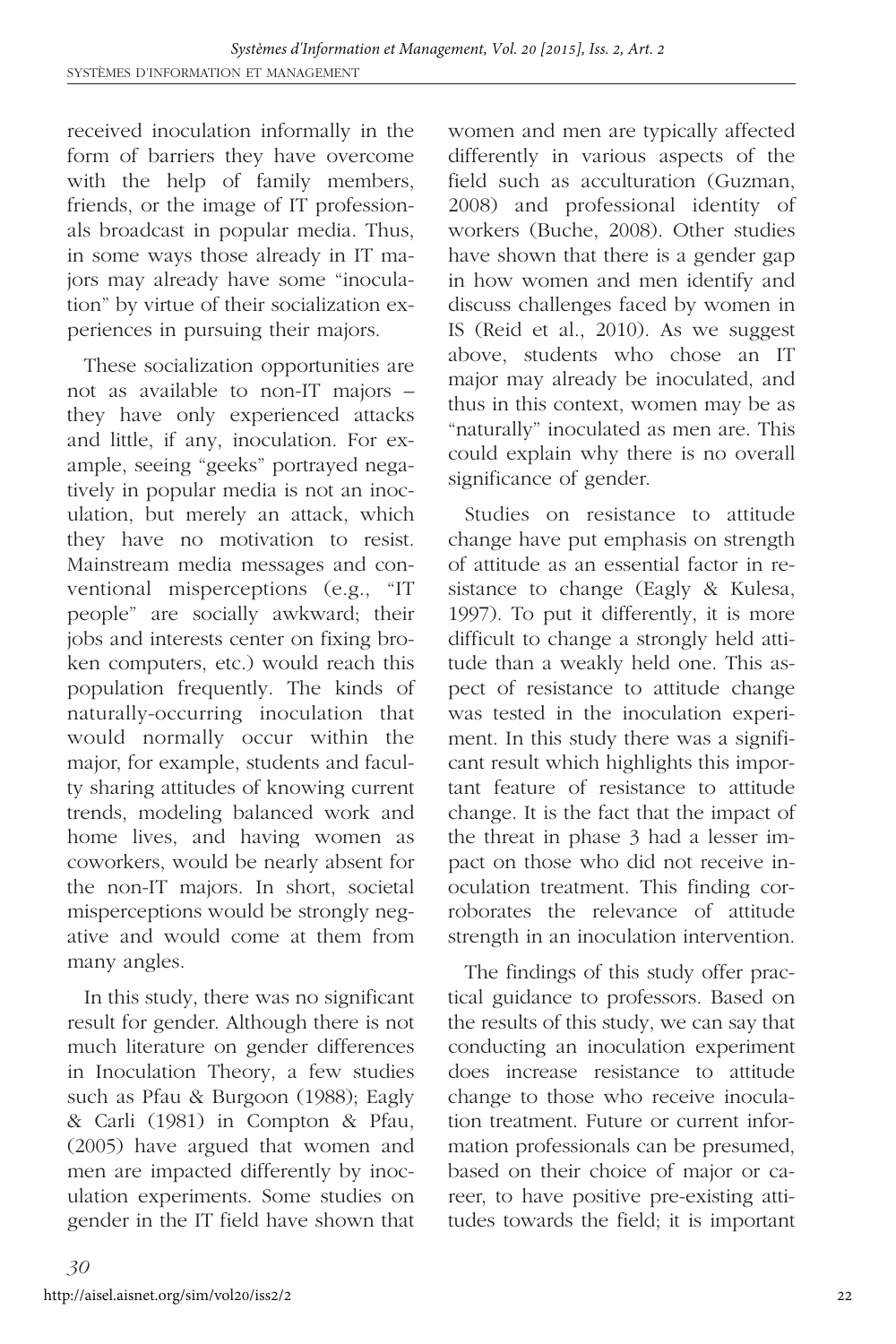to help them retain and reinforce these attitudes. This study argues that it is essential to focus on preemptive strategies in order to prevent information professionals from leaving the field.

# **REFERENCES**

- Ahuja, M. K. (2002), "Women in the Information Technology Profession: A Literature Review, Synthesis and Research Agenda", *European Journal of Information Systems*, vol. 1, n°1, p. 20-34.
- Akbulut-Bailey, A. Y., & Looney, C. A. (2007), "Inspiring Students to Pursue Computing Degrees: Their Aspirations Are Our Possibilities", *Communications of the ACM*, vol. 50, n°10, p. 67-71.
- Ali, A. (2009), "Successful Efforts in Recruiting Women into Technology Courses – A Case Study", *Issues in Information System*, vol. X, n°1, p. 225-231.
- Ali, A. & Shubra, C. (2010), "Efforts to Reverse the Trend of Enrollment Decline in Computer Science Programs", *The Journal of Issues in Informing Science and Technology*, vol. 7, p. 209-225.
- Aronson, E., Wilson,T.D., &Akert,R.M. (2005). "Social Psychology (5th ed.)". Upper Saddle River, NJ: PrenticeHall.
- Buche, M. (2008), "Influence of Gender on IT Professional Work Identity: Outcomes from a PLS Study", *ACM Special Interest Group on Computer Personnel Research Annual Conference*, Charlottesville, VA.
- Cohen, J. (1992), "A Power Primer". *Psychological Bulletin*, vol. 112, n°1, p. 155-159.
- Compton, J.A. & Pfau, M.W. (2005), "Inoculation Theory of Resistance to Influence at Maturity: Recent Progress in Theory Development and Application and Suggestions for Future Research", *Communication Yearbook*, vol. 29, p. 97-145.
- Crites, S.L., Fabrigar, L.R. & Petty, R.E. (1994). "Measuring the Affective and Cognitive Properties of Attitudes: Conceptual and Methodological Issues". *Personality and Social Psychology Bulletin,* vol. 20, n°6, p. 619-634.
- Davis, C.E., Yeary, M.B. & Sluss, J.J. (2012), "Reversing the Trend of Engineering Enrollment Declines With Innovative Outreach, Recruiting, and Retention Programs", *IEEE Transactions on Education*, vol. 55, n°2, p. 157-163.
- Eagly, A. H., & Carli, L. L. (1981), "Sex of Researchers and Sex-typed Communications as Determinants of Sex Differences in Influenceability: A Meta-analysis of Social Influence Studies", *Psychological Bulletin*, vol. 90, p. 1-20.
- Eagly, A. H., & Chaiken, S. (1993), "The Psychology of Attitudes", Harcourt Brace Jovanovich College Publishers: Fort Worth, TX.
- Eagly, A. H., & Kulesa, P. (1997), "Attitudes, Attitude Structure and Resistance to Change", in M.H. Bazerman, D.M. Messick, A.E. Tenbrunsel, & K.A. Wade (Eds.), Environmental Ethics and Behavior, p. 122-153. San Francisco: New Lexington.
- Erickson, J. (2005), "Scientists, Engineers Call for More Women in Math, Science", Retrieved May 24, 2005, from http://www.now.org/issues/education/ 05/305science.html
- Fagnot, I.J., Guzman, I.R. & Stanton, J.M. (2007), "Toward Recruitment And Retention Strategies Based on the Early Exposure to the IT Occupational Culture", *America Conference on Information Systems (AMCIS)*, Keystone, CO.
- Fischman, J. (2007), "Robots to the Rescue: Women are Vanishing from Computerscience Programs. Can the Scribbler Lure them Back?" *The Chronicle of Higher Education*, June, p. A29. Available at: http://chronicle.com/article/Robots-tothe-Rescue/11380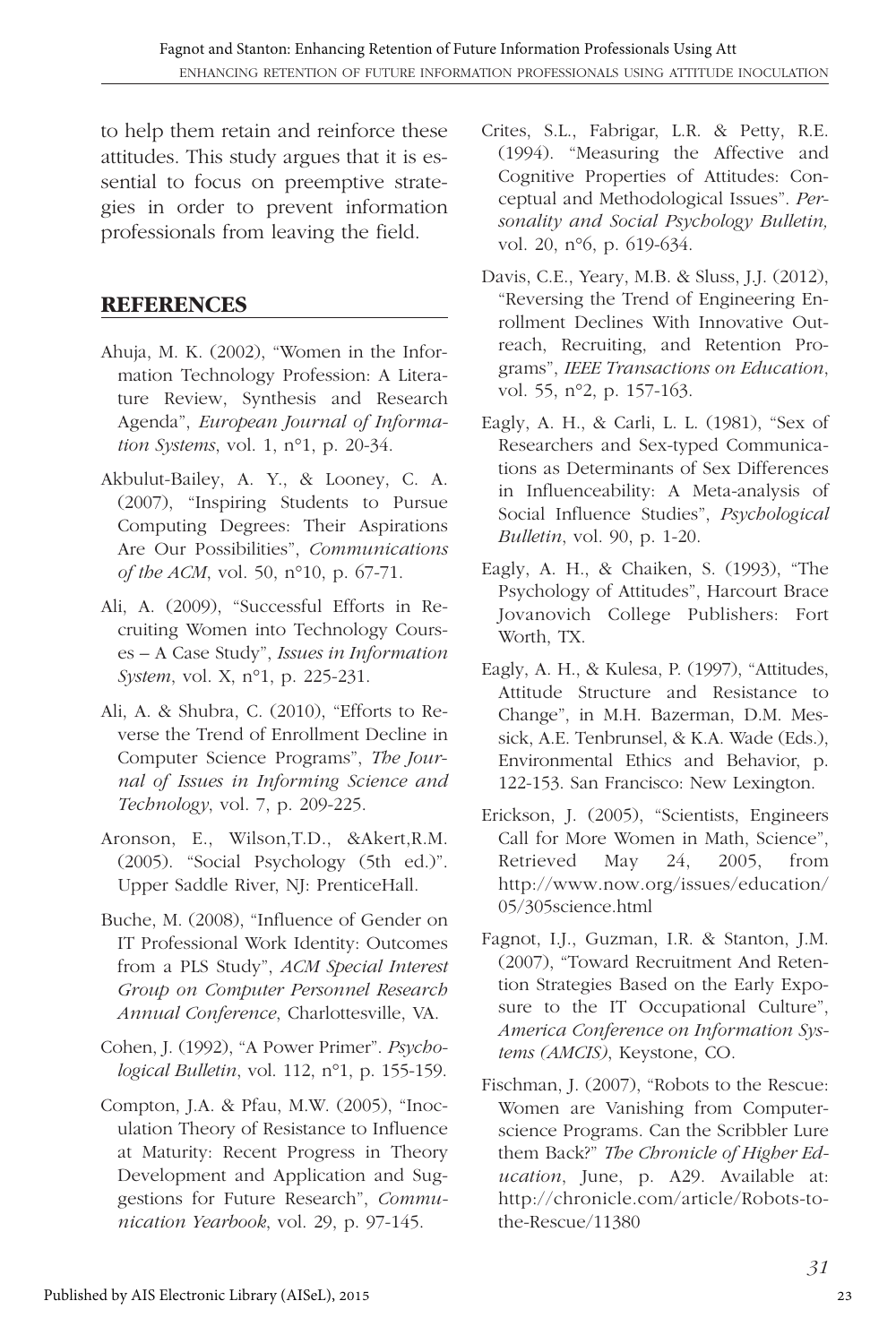- Godbold, L. & Pfau, M. (2000), "Conferring Resistance to Peer Pressure Among Adolescents: Using Inoculation Theory to Discourage Alcohol Use", *Communication Research*, vol. 27, n°4, p. 411-437.
- Granger, M., Dick, G., Jacobson, C., and Van Slyke, C. (2007), "Information Systems Enrollments: Challenges and Strategies", *Journal of Information Systems Education*, vol. 18, n°3, p. 303-312.
- Guzman, I.R. (2008), "As you like I.T.": Occupational Culture and Commitment of New IT People: Using Mixed Methodology to Study the Perceptions of New Information Technologists", VDM Verlag Dr. Muller Publishing, Saarbrucken, Germany.
- Kaarst-Brown, M.L. & Robey, D. (1999), "More on Myth, Magic and Metaphor: Cultural Insights into the Management of Information Technology in Organizations", *Information, Technology and People*, vol. 12, n° 2, p. 192-217.
- Katz, E., & Lazarsfeld, P. (1955), Personal Influence, New York: The Free Press.
- Krosnick, J.A., & Petty, R.E. (1995). "Attitude strength: An overview". In R.E. Petty & J.A. Krosnick (Eds.), Attitude strength: Antecedents and consequences (p. 1-24). Mahwah, NJ: Lawrence Erlbaum Associates.
- Leidner, D.E. & Kayworth, T. (2006), "A Review of Culture in Information Systems Research: Toward a Theory of Information Technology Culture Conflict", *MIS Quarterly*, vol. 30, n° 2, p. 357-399.
- McCombs, M.E. & Shaw, D. (1972). "The Agenda-Setting Function of Mass Media", *Public Opinion Quarterly*, vol. 36; p.176- 187.
- McInerney, C.R., DiDonato, N.C., Giagnacova, R, and O'Donnell, A.M. (2006), "Students' choice of Information Technology Majors and Careers: A Qualitative Study", *Information Technology, Learn-*

*ing, and Performance Journal*, vol. 24, n°2, p. 35-53.

- McGuire, W. J. (1964), "Inducing Resistance to Persuasion: Some Contemporary Approaches", In L. Berkowitz (Ed.), *Advances in Experimental Social Psychology*, vol. 1, p. 191-229. New York: Academic Press.
- McGuire, W. J. (1970), "A Vaccine for Brainwash", *Psychology Today*, vol. 3, p. 36-39 & p. 63-64.
- McGuire, W.J. (1985). "Attitudes and Attitude Change". In G. Lindzey & E. Aronson (Eds.), The Handbook of Social Psychology (3rd ed., vol. 2, p. 233-346). New York: Random House.
- McGuire, W. J. & Papageorgis, D. (1961), "The Relative Efficacy of Various Types of Prior Belief-defense in Immunity against Persuasion", *Journal of Abnormal and Social Psychology*, vol. 62, p. 327-337.
- McGuire, W. J. & Papageorgis, D. (1962), "Effectiveness of Forewarning in Developing Resistance to Persuasion", *The Public Opinion Quarterly*, vol. 26, n°1, p. 24-34.
- Meichenbaum, D. (2007), "Stress Inoculation Training: A Preventative and Treatment Approach", in Lehrer, P.M., Woolfolk, R.L. & Sime, W.S. (2007). Principles and Practices of Stress Management (3rd Edition). Guilford Press.
- Miller, G. R., & Burgoon, M. (1973), "New Techniques of Persuasion", New York: Harper & Row.
- Panko, R.R. (2008), "IT Employment Prospects: Beyond the Dotcom Bubble", *European Journal of Information Systems*, vol. 17, n°3, p. 182-197.
- Petty, R.E. & Cacioppo, J.T. (1986), "The Elaboration Likelihood Model of Persuasion", *Advances in Experimental Social Psychology*, vol. 19, p. 123-205.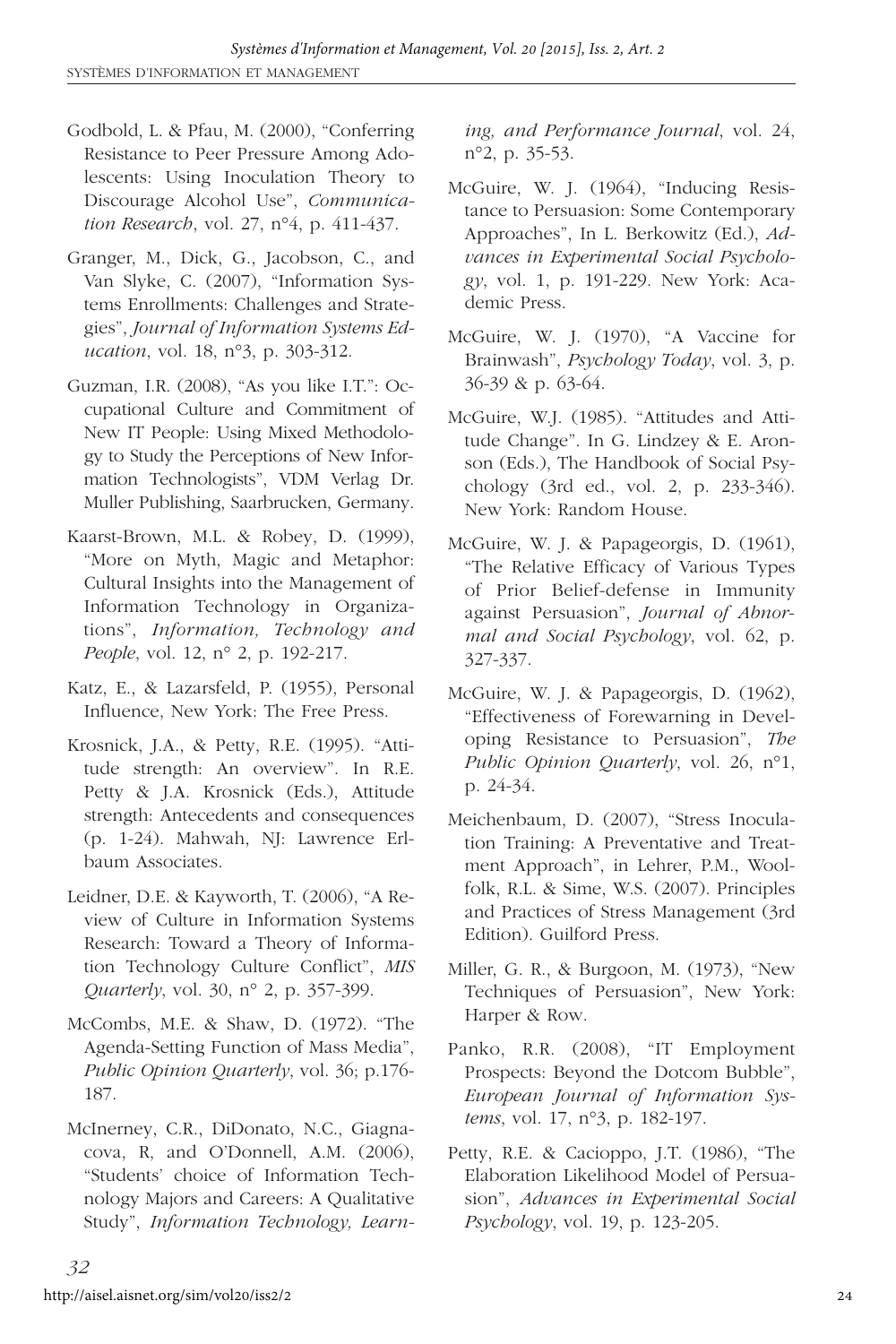- Petty, R.E., Wegener, D.T. and Fabrigar, L.R. (1997), "Attitude and Attitude Change", *Annual Review of Psychology*, vol. 48, p 609-647.
- Pfau, M. & Burgoon, M. (1988), "Inoculation in Political Campaign Communication", *Human Communication Research*, vol. 15, p. 91-111.
- Pfau, M., & Kenski, H. C., Nitz, M., & Sorenson, J. (1990), "Efficacy of Inoculation Strategies in Promoting Resistance to Political Attack Messages: Application to Direct Mail", *Communication Monographs*, vol. 57, p. 25-43.
- Pfau, M. (1995), "Designing Messages for Behavioral Inoculation", In E. Maibach & R.L. Parrott (Eds.), Designing Health Messages: Approaches from Communication Theory and Public Health pPractice (p 99-113). Thousand Oaks: Sage.
- Pfau, M., Tusing, K.J., Koerner, A.F., Lee, W., Godbold, L.C., Penaloza, L.J., Yang, V.S., & Hong, Y. (1997a), "Enriching the Inoculation Construct: The Role of Critical Components in the Process of Resistance", *Human Communication Research*, vol. 24, p.187-215.
- Quesenberry, J.L., and Trauth, E.M. (2007), "What Do Women Want?: An Investigation of Career Anchors among Women in the IT Workforce", *ACM SIGMIS Conference on Computer Personnel Research*, St. Louis, MO.
- Quinn, J.M. & Wood, W. (2004), "Forewarning of Influence Appeals: Inducing Resistance and Acceptance", In Resistance and Persuasion, edited by Knowles, E.R. & Lynn, J.A., Lawrence Erlbaum Associates, Inc., New Jersey, p. 193-213.
- Reid, M.F., Allen, M.W., Armstrong, D.J. & Reimenschneider, C.K. (2010), "Perspectives on Challenges Facing Women in IS: The Cognitive Gender Gap", *European Journal of Information Systems*, vol. 19, p. 526-539.
- Rones, M. & Hoagwood, K. (2000), "School-Based Mental Health Services: A Research Review", *Clinical Child and Family Psychology Review*, vol. 3, n°4, p.223-241.
- Rottinghaus, P.J., Day, S.X., and Borgen, F.H. (2005), "The Career Futures Inventory: A Measure of Career-Related Adaptability and Optimism", *Journal of Career Assessment*, vol. 13, n°1, p.3-24.
- Tapia, A.H., and Kvasny, L. (2004), "Recruitment is Never Enough: Retention of Women and Minorities in the IT Workplace", ACM Press, Tucson, Arizona, USA, p. 84-91.
- Trauth E.M. (2002), "Odd Girl Out: An Individual Differences Perspective on Women in the IT Profession", *Information Technology and People,* vol. 15, n°2, p. 98-118.
- Wang, X. (2013), "Why Students Choose STEM Majors: Motivation, High School Learning, and Postsecondary Context of Support", *American Educational Research Journal,* vol. 50, n°5, p.1081–1121.
- Wood, L.M. (2006), "Expertise and Prior Attitude: Exploring New Moderators in the Context of Inoculation Research". PhD Dissertation, University of Wisconsin, Madison.
- Wood, L.M. (2007), "Rethinking the Inoculation Analogy: Effects on Subjects with Differing Preexisting Attitudes", *Human Communication Research*, vol. 33, n°3, p. 357–378.
- Wright, B. (2009), "Bureau of Labor Statistics Spring 2009 report: Employment, Trends and Training", *Occupational Outlook Quarterly*, Spring 2009, p. 34-41. Available at: http://www.bls.gov/careeroutlook/2009/spring/art04.pdf
- Zanna, M. P. & Rempel, J. K. (1988). "Attitudes: A New Look at an Old Concept". In Bar-Tal, D. & Kruglanski, A. W. (Eds). The Social Psychology of Knowledge, p. 315-334, New York, NY.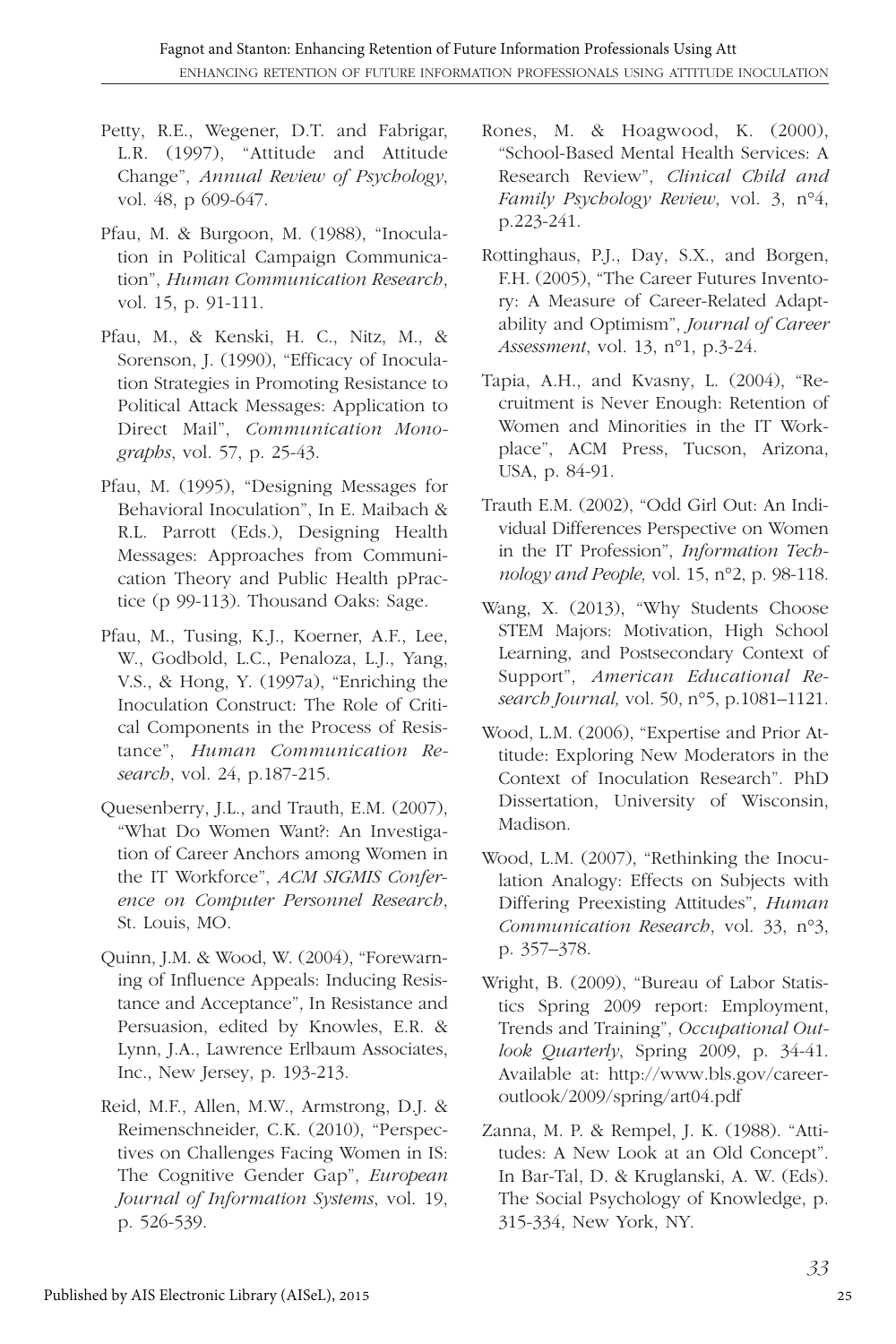#### **APPENDIXES**

# **APPENDIX A: INOCULATION EXPERIMENT MULTI-ITEMS SCALES / MEANS AND STANDARD DEVIATIONS**

Means and standard deviations for phases 2 and 3 are added after each variable. M standing for Mean and SD standing for Standard Deviation.

#### **Focal Attitude Scale**

Phase 2 ( $M = 6.21$ ,  $SD = 0.82$ ); Phase  $3 (M = 5.78, SD = 1.01)$ 

Participants were asked to rate their attitude toward an issue statement on the Information Technology profession. For instance, in phase 1, the issue statement was as follows: "Information Technology professionals must continue to learn the newest and most up-to-date technologies to stay current." There were six items on a one to seven scale.

- 1. Negative / Positive
- 2. Bad / Good
- 3. Unfavorable / Favorable
- 4. Unacceptable / Acceptable
- 5. Foolish / Wise
- 6. Wrong / Right

#### **Attitude Strength Scale: six items on a one to seven scale**

Phase 2 ( $M = 6.07$ , SD = 0.98); Phase  $3 (M = 55.95, SD = 1.01)$ 

Participants were asked to rate the strength of their attitude toward the issue statement on the Information Technology profession they just rated. There were three items on a one to seven scale.

- 1. No certainty / Absolute certainty
- 2. Not very confident / Very confident
- 3. Not very sure/ Very sure

#### **About the Information Technology Profession**

Phase 2 ( $M = 4.03$ , SD = 0.88); Phase  $3 (M = 4.06, SD = 0.84)$ 

Participants were asked to read statements about the Information Technology profession and indicate their agreement. There were seven items on a one to six scale (1 - strongly disagree to 6 - strongly agree).

- 1. I would be proud to be in the IT field
- 2. I would dislike being an IT person
- 3. I am enthusiastic about the IT profession
- 4. If I could change my career focus to something other than IT right now, I would
- 5. I am interested in the technical side of IT
- 6. I am excited about the business side of IT
- 7. I can't wait for the newest technologies to come out

#### **About your choice goals**

Phase 2 ( $M = 3.72$ ,  $SD = 1.52$ ); Phase  $3 (M = 3.70, SD = 1.54)$ 

Participants were asked to read statements about the Information Technology profession and indicate their agreement. There were seven items on a one to six scale (1 - strongly disagree to 6 - strongly agree).

1. My academic goal is to select IT as my career choice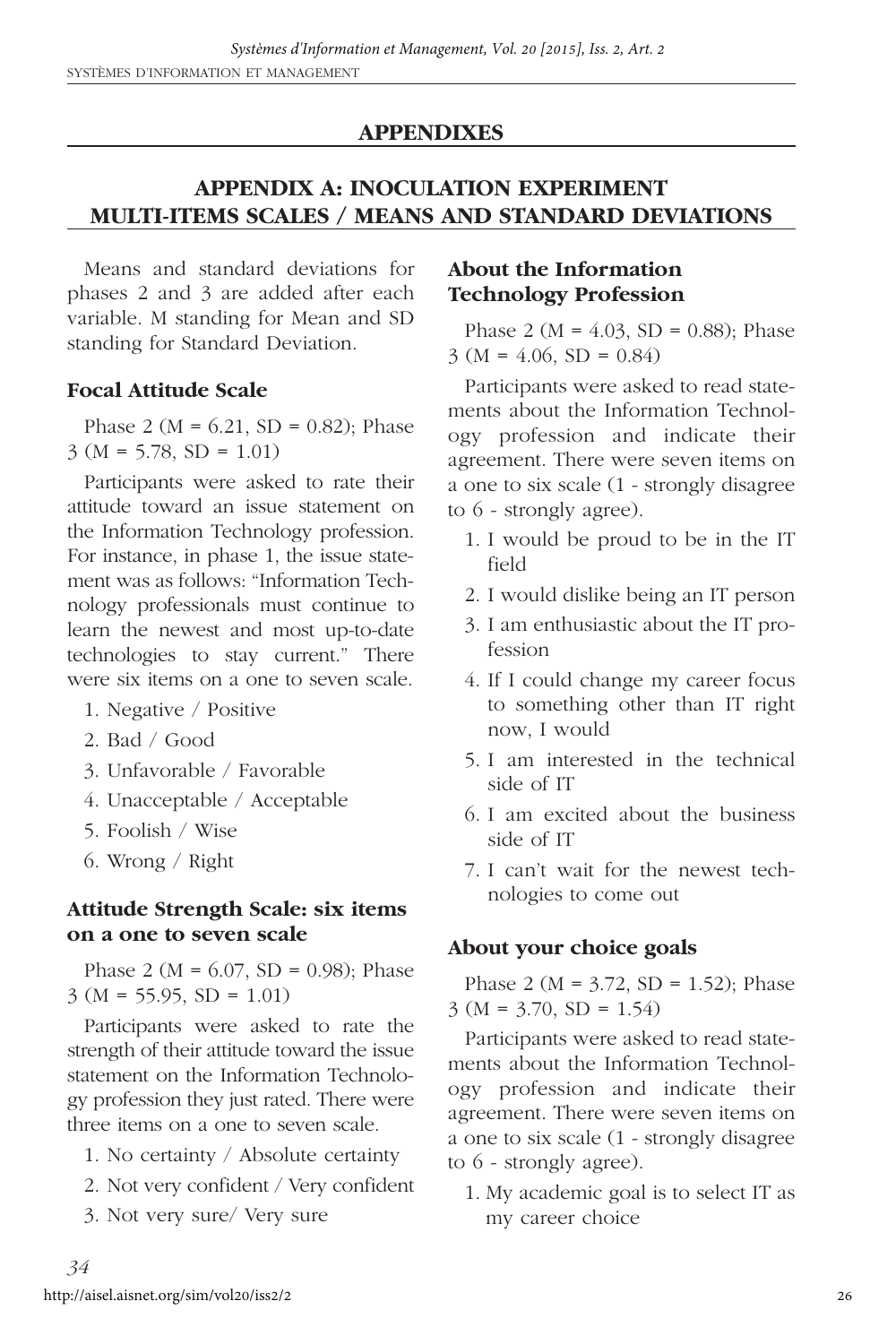- 2. I have aspirations to choose IT as my career choice
- 3. Choosing to pursue a career in IT is a goal of mine
- 4. I want to choose IT as my career path
- 5. I am considering a professional career in the IT field
- 6. I think the idea of pursuing a career in the IT field is useful
- 7. There is no way I would ever pursue a career path in the IT field

# **About career opportunities in the Information Technology profession**

Phase 2 ( $M = 4.69$ ,  $SD = 0.75$ ); Phase  $3 (M = 4.68, SD = 0.75)$ 

Participants were asked to read statements about the Information Technology profession and indicate their agreement. There were eight items on a one to six scale (1 - strongly disagree to 6 - strongly agree).

- 1. There are many job opportunities in IT
- 2. The future of the IT profession is promising
- 3. A degree in IT provides me with numerous job options
- 4. Studying IT would help me find a better job
- 5. All the IT jobs will soon be outsourced
- 6. Even if I get an IT job, sooner or later, I will be laid off
- 7. With a degree in IT, it will be difficult to find a job
- 8. A degree in IT makes me a stronger candidate on the job market

# **About demands in the Information Technology profession**

Phase 2 ( $M = 4.03$ ,  $SD = 1.27$ ); Phase  $3 (M = 4.10, SD = 1.29)$ 

There were seven items on a one to six scale (1 - strongly disagree to 6 - strongly agree). Participants were asked to state their agreement with "I think I can…"

- 1. Solve difficult IT problems
- 2. Accomplish all IT-related tasks designated to me
- 3. Efficiently deal with unexpected IT-related events
- 4. Use my resourcefulness with technology to successfully handle unforeseen situations
- 5. Remain calm when facing IT-related difficulties
- 6. Find the best possible solution when confronted with an IT-related problem
- 7. Handle whatever comes my way when dealing with IT

# **About stereotypes on the Information Technology profession**

Phase 2 ( $M = 3.80$ ,  $SD = 0.99$ ); Phase  $3 (M = 3.84, SD = 0.90)$ 

Participants were asked to read statements about the Information Technology profession and indicate their agreement. There were seven items on a one to six scale (1 - strongly disagree to 6 - strongly agree).

- 1. If someone called me a geek I would consider it an insult
- 2. I think that other people think of me as a geek
- 3. I don't consider myself a geek